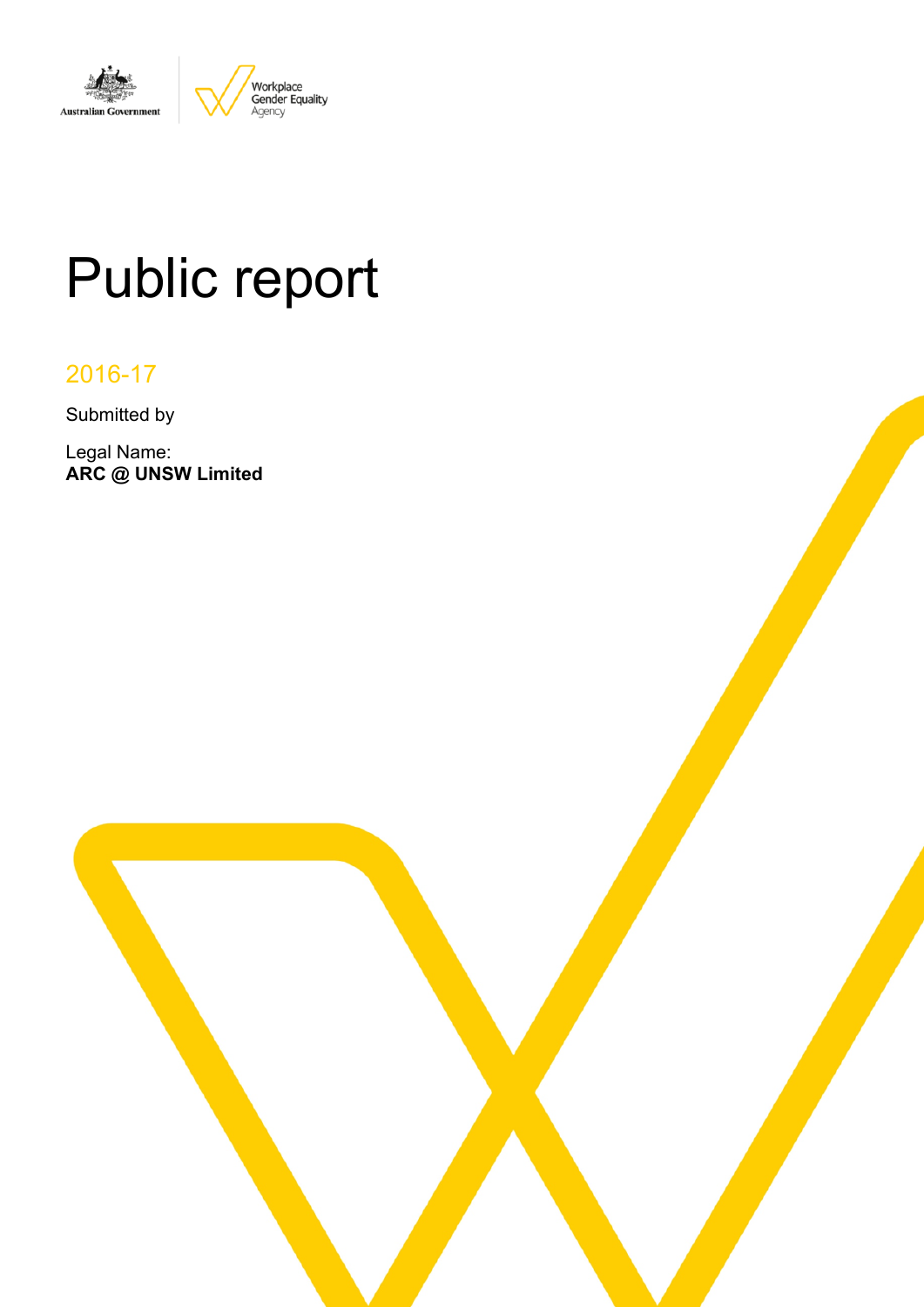

# Organisation and contact details

| Submitting organisation details | Legal name                                    | ARC @ UNSW Limited                                            |
|---------------------------------|-----------------------------------------------|---------------------------------------------------------------|
|                                 | <b>ABN</b>                                    | 71121239674                                                   |
|                                 | <b>ANZSIC</b>                                 | P Education and Training<br>8220 Educational Support Services |
|                                 | <b>Business/trading name/s</b>                | Arc@UNSW                                                      |
|                                 | ASX code (if applicable)                      |                                                               |
|                                 | <b>Postal address</b>                         | <b>PO Box 173</b>                                             |
|                                 |                                               | KINGSFORD NSW 2032                                            |
|                                 |                                               | <b>AUSTRALIA</b>                                              |
|                                 | Organisation phone number                     | 0293857622                                                    |
| <b>Reporting structure</b>      | Number of employees covered by<br>this report | 228                                                           |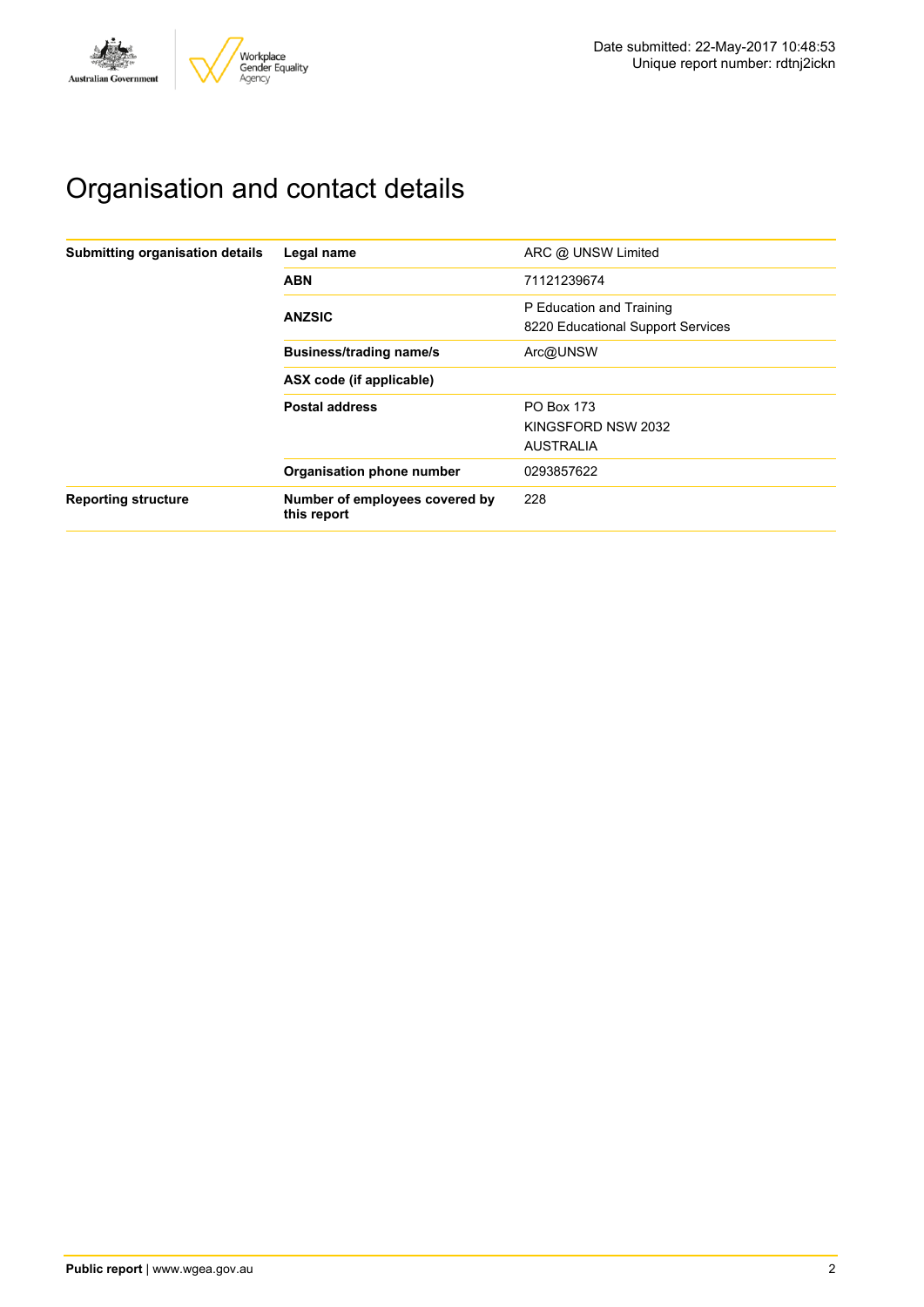

# Workplace profile

# **Manager**

|                                           |                        |                          | No. of employees        |              |                        |  |
|-------------------------------------------|------------------------|--------------------------|-------------------------|--------------|------------------------|--|
| Manager occupational categories           | Reporting level to CEO | <b>Employment status</b> | E                       | M            | <b>Total employees</b> |  |
|                                           | 0                      | Full-time permanent      | $\mathbf 0$             | - 1          |                        |  |
|                                           |                        | Full-time contract       | $\mathbf 0$             | $\mathbf 0$  | $\mathbf{0}$           |  |
| <b>ICEO/Head of Business in Australia</b> |                        | Part-time permanent      | 0                       | $\mathbf{0}$ | $\Omega$               |  |
|                                           |                        | Part-time contract       | $\mathbf 0$             | $\Omega$     | $\mathbf{0}$           |  |
|                                           |                        | Casual                   | $\mathbf 0$             | $\mathbf 0$  | $\mathbf{0}$           |  |
|                                           |                        | Full-time permanent      | $\overline{2}$          | 1            | 3                      |  |
|                                           |                        | Full-time contract       | $\mathbf 0$             | $\Omega$     | $\mathbf{0}$           |  |
| Key management personnel                  | $-1$                   | Part-time permanent      | $\mathbf 0$             | $\mathbf 0$  | $\mathbf{0}$           |  |
|                                           |                        | Part-time contract       | $\Omega$                | $\mathbf{0}$ | $\Omega$               |  |
|                                           |                        | Casual                   | $\mathbf 0$             | $\Omega$     | $\mathbf{0}$           |  |
|                                           | $-2$                   | Full-time permanent      | $\mathbf 0$             |              |                        |  |
|                                           |                        | Full-time contract       | $\Omega$                | $\mathbf 0$  | $\Omega$               |  |
| Other executives/General managers         |                        | Part-time permanent      | $\mathbf 0$             | $\mathbf 0$  | $\Omega$               |  |
|                                           |                        | Part-time contract       | $\mathbf 0$             | $\mathbf 0$  | $\mathbf{0}$           |  |
|                                           |                        | Casual                   | $\Omega$                | $\Omega$     | $\Omega$               |  |
|                                           | $-1$                   | Full-time permanent      | $\overline{\mathbf{1}}$ | $\Omega$     |                        |  |
|                                           |                        | Full-time contract       | $\mathbf 0$             |              |                        |  |
|                                           |                        | Part-time permanent      | $\mathbf{0}$            | $\Omega$     | $\Omega$               |  |
|                                           |                        | Part-time contract       | $\mathbf 0$             | $\mathbf 0$  | $\mathbf{0}$           |  |
| <b>Senior Managers</b>                    |                        | Casual                   | 0                       | $\mathbf 0$  | $\Omega$               |  |
|                                           |                        | Full-time permanent      | $\overline{2}$          | 2            | $\overline{4}$         |  |
|                                           |                        | Full-time contract       | $\mathbf 0$             | $\mathbf 0$  | $\mathbf{0}$           |  |
|                                           | $-2$                   | Part-time permanent      | $\mathbf 0$             | $\mathbf 0$  | $\Omega$               |  |
|                                           |                        | Part-time contract       | $\mathbf 0$             | $\Omega$     | $\Omega$               |  |
|                                           |                        | Casual                   | $\mathbf 0$             | $\mathbf 0$  | $\mathbf{0}$           |  |
|                                           |                        | Full-time permanent      | - 1                     | $\Omega$     |                        |  |
|                                           |                        | Full-time contract       | $\mathbf 0$             | $\mathbf 0$  | $\mathbf{0}$           |  |
| Other managers                            | $-2$                   | Part-time permanent      | 0                       | $\mathbf 0$  | $\mathbf{0}$           |  |
|                                           |                        | Part-time contract       | 0                       | $\mathbf 0$  | $\mathbf{0}$           |  |
|                                           |                        | Casual                   | $\mathbf 0$             | $\mathbf 0$  | $\Omega$               |  |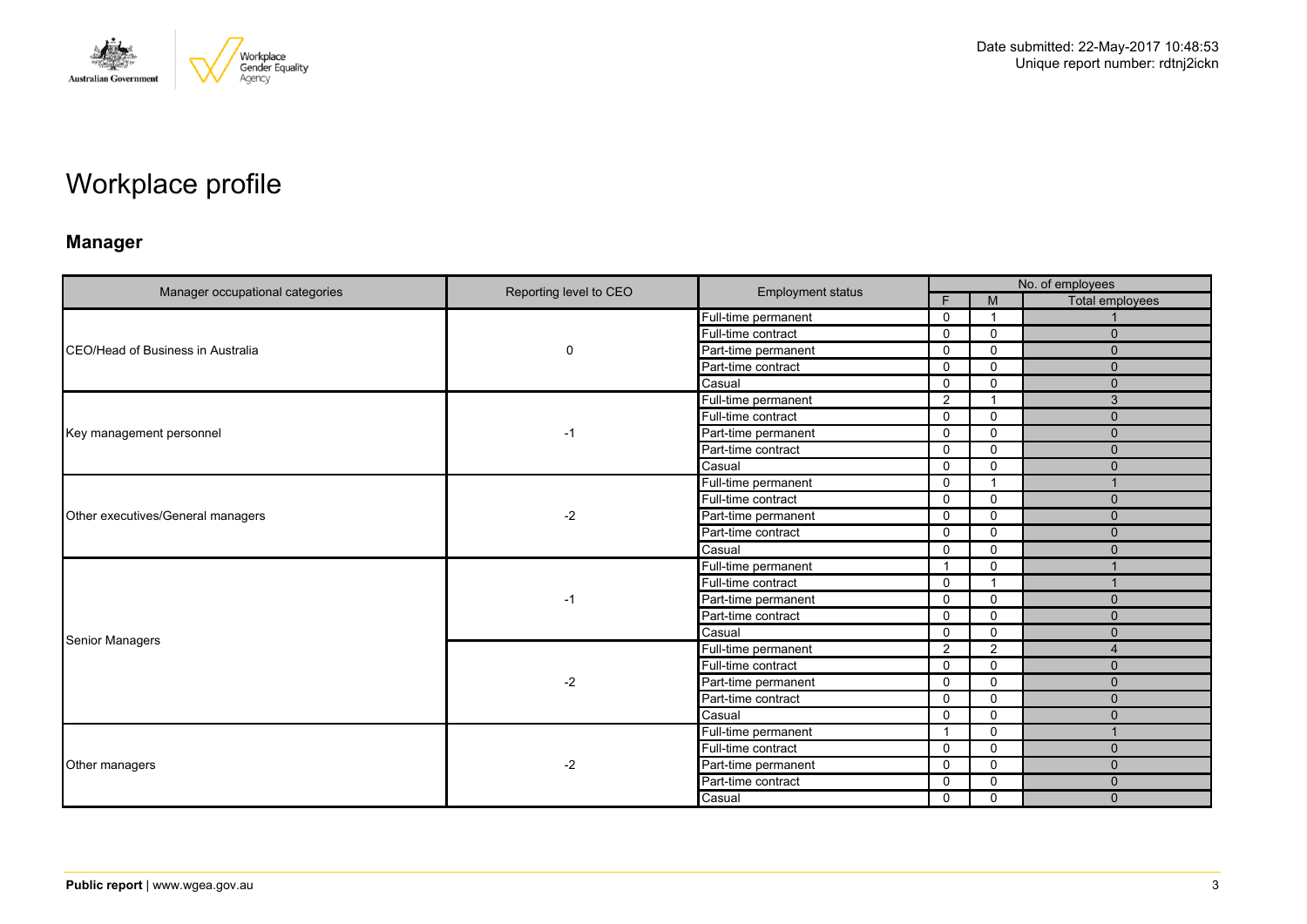

|                                 |                        |                          |  | No. of employees |                 |  |  |
|---------------------------------|------------------------|--------------------------|--|------------------|-----------------|--|--|
| Manager occupational categories | Reporting level to CEO | <b>Employment status</b> |  | <b>IVI</b>       | Total employees |  |  |
|                                 |                        | Full-time permanent      |  |                  |                 |  |  |
|                                 |                        | Full-time contract       |  |                  |                 |  |  |
|                                 |                        | Part-time permanent      |  |                  |                 |  |  |
|                                 |                        | Part-time contract       |  |                  |                 |  |  |
|                                 |                        | Casual                   |  |                  |                 |  |  |
| Grand total: all managers       |                        |                          |  | 10               |                 |  |  |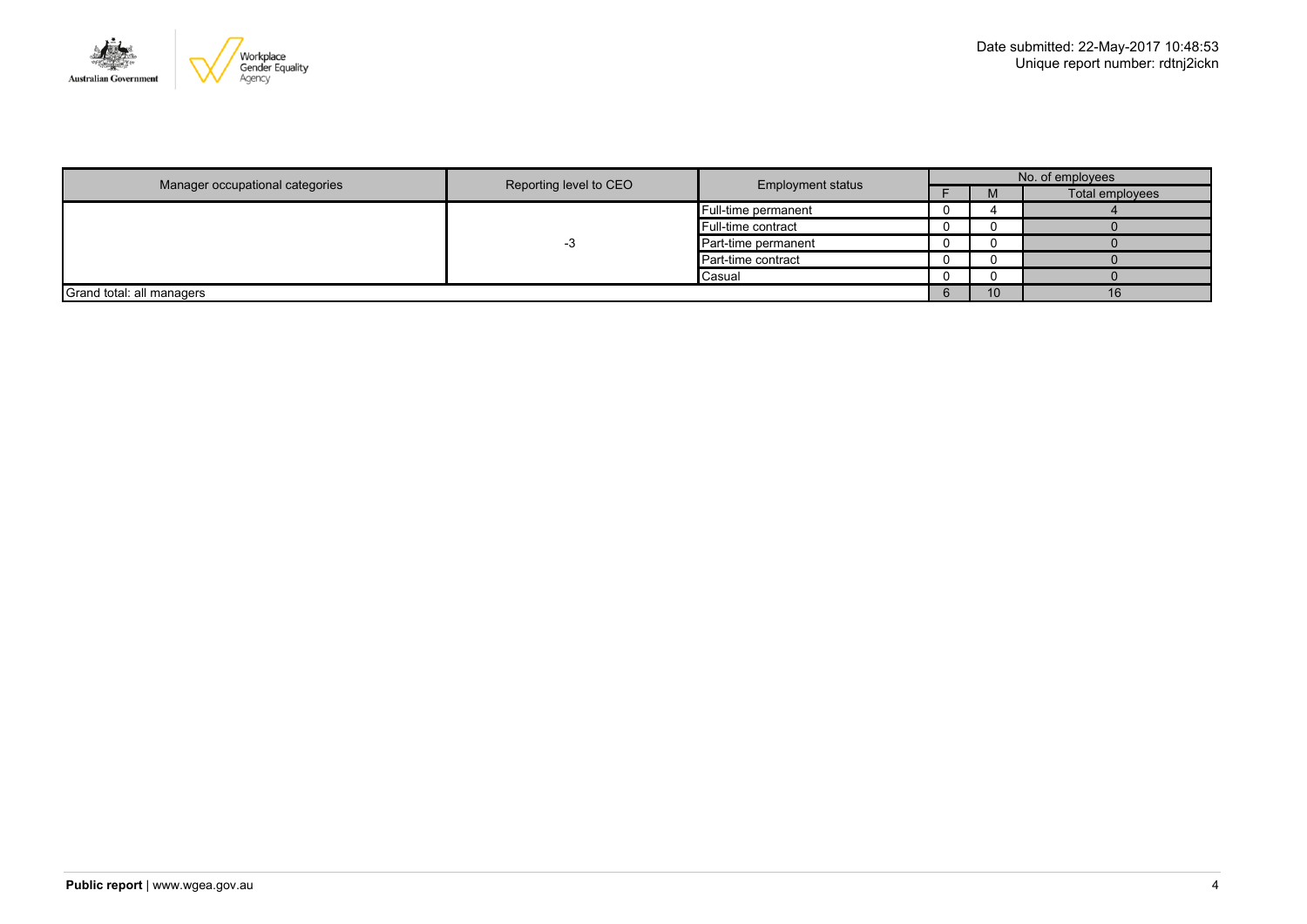

# Workplace profile

### **Non-manager**

| Non-manager occupational categories |                          |                | No. of employees (excluding graduates and apprentices) No. of graduates (if applicable) No. of apprentices (if applicable) |              |              |             |             |                 |
|-------------------------------------|--------------------------|----------------|----------------------------------------------------------------------------------------------------------------------------|--------------|--------------|-------------|-------------|-----------------|
|                                     | <b>Employment status</b> |                | M                                                                                                                          | F            | M            | F.          | M           | Total employees |
|                                     | Full-time permanent      | 7              | 9                                                                                                                          | 0            | 0            | 0           | 0           | 16              |
|                                     | Full-time contract       | $\mathbf 0$    | $\mathbf 0$                                                                                                                | $\mathbf 0$  | $\mathbf 0$  | 0           | $\mathbf 0$ | $\mathbf{0}$    |
| Professionals                       | Part-time permanent      | 3              | 2                                                                                                                          | $\mathbf 0$  | 0            | 0           | $\Omega$    | 5               |
|                                     | Part-time contract       | $\mathbf 0$    | $\Omega$                                                                                                                   | 0            | 0            | 0           | 0           | $\Omega$        |
|                                     | Casual                   | 9              | $\overline{7}$                                                                                                             | $\mathbf 0$  | $\mathbf 0$  | $\Omega$    | $\mathbf 0$ | 16              |
|                                     | Full-time permanent      | 0              | $\mathbf{0}$                                                                                                               | $\mathbf 0$  | $\Omega$     | 0           | $\Omega$    | $\Omega$        |
|                                     | Full-time contract       | $\mathbf 0$    | $\mathbf{0}$                                                                                                               | $\mathbf 0$  | $\mathbf 0$  | 0           | $\mathbf 0$ | $\mathbf{0}$    |
| Technicians and trade               | Part-time permanent      | $\mathbf 0$    | $\mathbf 0$                                                                                                                | $\mathbf 0$  | $\mathbf 0$  | 0           | $\mathbf 0$ | $\Omega$        |
|                                     | Part-time contract       | 0              | $\mathbf{0}$                                                                                                               | $\mathbf{0}$ | $\Omega$     | $\Omega$    | $\Omega$    | $\Omega$        |
|                                     | Casual                   | 5              | 23                                                                                                                         | 0            | $\mathbf 0$  | $\Omega$    | $\mathbf 0$ | 28              |
|                                     | Full-time permanent      | $\overline{c}$ | $\overline{2}$                                                                                                             | $\mathbf 0$  | $\mathbf 0$  | 0           | $\mathbf 0$ | $\overline{4}$  |
|                                     | Full-time contract       | $\mathbf 0$    | $\mathbf 0$                                                                                                                | $\mathbf 0$  | $\mathbf 0$  | 0           | $\mathbf 0$ | $\mathbf{0}$    |
| Community and personal service      | Part-time permanent      | 0              | $\mathbf 0$                                                                                                                | 0            | 0            | 0           | 0           | $\mathbf{0}$    |
|                                     | Part-time contract       | $\mathbf 0$    | $\mathbf{0}$                                                                                                               | $\mathbf 0$  | $\mathbf 0$  | $\Omega$    | $\mathbf 0$ | $\Omega$        |
|                                     | Casual                   | 41             | 30                                                                                                                         | $\mathbf 0$  | 0            | 0           | $\mathbf 0$ | 71              |
|                                     | Full-time permanent      | 4              | $\mathbf 0$                                                                                                                | 0            | 0            | 0           | $\mathbf 0$ | $\overline{4}$  |
|                                     | Full-time contract       | $\mathbf 0$    | $\mathbf{0}$                                                                                                               | $\mathbf 0$  | $\mathbf{0}$ | $\Omega$    | $\Omega$    | $\Omega$        |
| Clerical and administrative         | Part-time permanent      | $\mathbf 0$    | $\mathbf{0}$                                                                                                               | $\mathbf 0$  | 0            | 0           | $\mathbf 0$ | $\mathbf{0}$    |
|                                     | Part-time contract       | $\overline{ }$ | $\mathbf 0$                                                                                                                | $\mathbf 0$  | $\mathbf 0$  | $\mathbf 0$ | $\mathbf 0$ |                 |
|                                     | Casual                   | 19             | 8                                                                                                                          | $\mathbf 0$  | $\mathbf 0$  | $\Omega$    | $\mathbf 0$ | 27              |
|                                     | Full-time permanent      |                | $\Omega$                                                                                                                   | $\mathbf 0$  | $\mathbf{0}$ | 0           | $\Omega$    |                 |
|                                     | Full-time contract       | $\mathbf 0$    | $\mathbf 0$                                                                                                                | $\mathbf 0$  | $\mathbf 0$  | $\Omega$    | $\mathbf 0$ | $\Omega$        |
| <b>Sales</b>                        | Part-time permanent      | $\mathbf 0$    | $\mathbf 0$                                                                                                                | $\mathbf 0$  | $\mathbf 0$  | $\mathbf 0$ | $\mathbf 0$ | $\mathbf{0}$    |
|                                     | Part-time contract       | $\mathbf 0$    | $\Omega$                                                                                                                   | 0            | $\mathbf{0}$ | 0           | $\mathbf 0$ | $\Omega$        |
|                                     | Casual                   | 22             | 10                                                                                                                         | $\mathbf 0$  | $\mathbf 0$  | 0           | $\mathbf 0$ | 32              |
|                                     | Full-time permanent      | 0              | $\mathbf{0}$                                                                                                               | $\mathbf 0$  | $\mathbf{0}$ | $\mathbf 0$ | $\mathbf 0$ | $\Omega$        |
|                                     | Full-time contract       | $\mathbf 0$    | $\Omega$                                                                                                                   | $\mathbf 0$  | $\Omega$     | 0           | $\Omega$    | $\Omega$        |
| Machinery operators and drivers     | Part-time permanent      | $\mathbf 0$    | $\mathbf{0}$                                                                                                               | $\mathbf 0$  | 0            | 0           | $\mathbf 0$ | $\Omega$        |
|                                     | Part-time contract       | $\mathbf 0$    | $\mathbf{0}$                                                                                                               | $\mathbf 0$  | $\mathbf 0$  | $\mathbf 0$ | $\mathbf 0$ | $\Omega$        |
|                                     | Casual                   | $\mathbf 0$    | $\mathbf{0}$                                                                                                               | $\Omega$     | $\Omega$     | $\Omega$    | $\mathbf 0$ | $\Omega$        |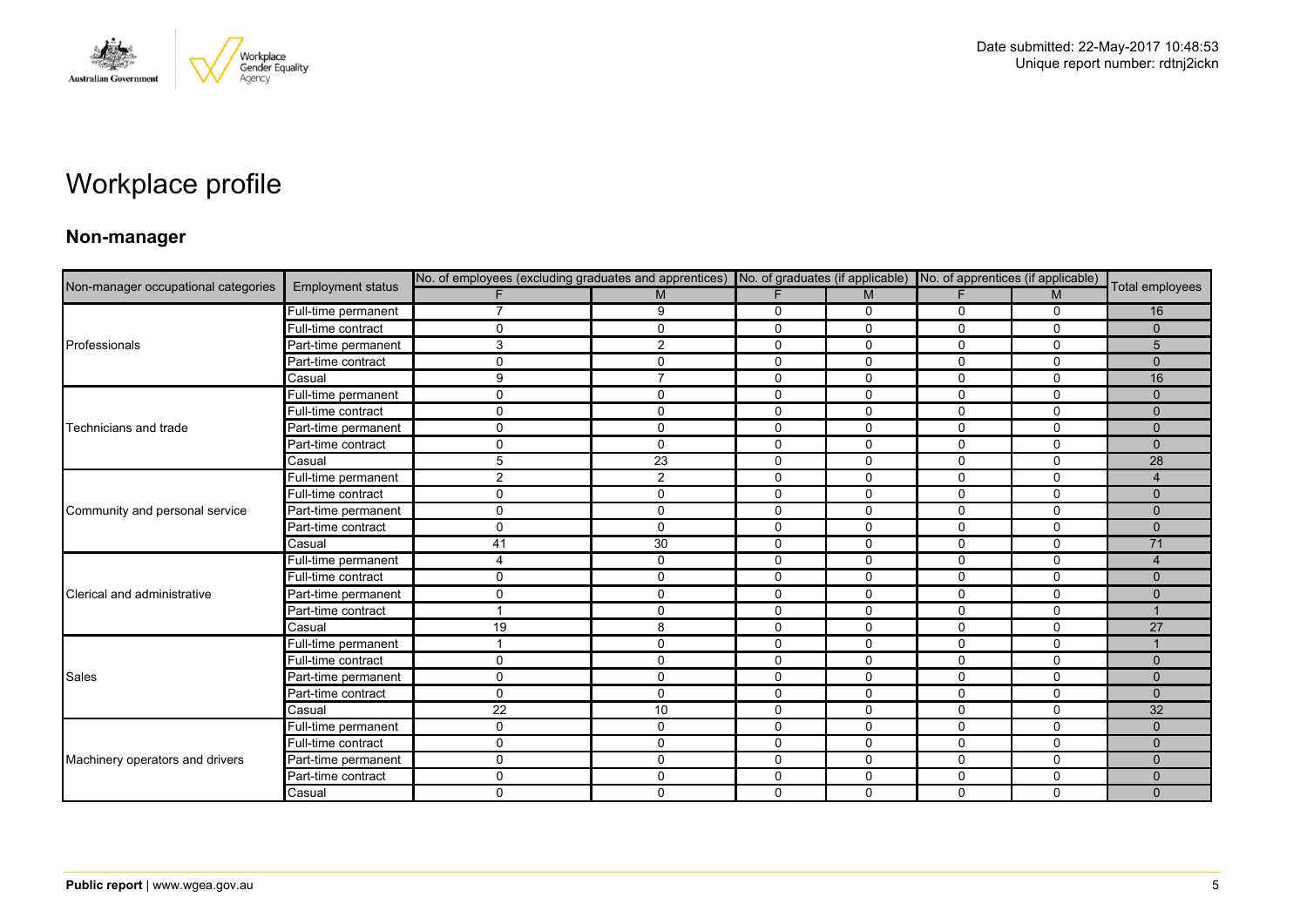

|                                     | <b>Employment status</b> | No. of employees (excluding graduates and apprentices) No. of graduates (if applicable) No. of apprentices (if applicable) Total employees |    |  |  |  |  |     |
|-------------------------------------|--------------------------|--------------------------------------------------------------------------------------------------------------------------------------------|----|--|--|--|--|-----|
| Non-manager occupational categories |                          |                                                                                                                                            |    |  |  |  |  |     |
|                                     | Full-time permanent      |                                                                                                                                            |    |  |  |  |  |     |
|                                     | Full-time contract       |                                                                                                                                            |    |  |  |  |  |     |
| Labourers                           | Part-time permanent      |                                                                                                                                            |    |  |  |  |  |     |
|                                     | Part-time contract       |                                                                                                                                            |    |  |  |  |  |     |
|                                     | Casual                   |                                                                                                                                            |    |  |  |  |  |     |
|                                     | Full-time permanent      |                                                                                                                                            |    |  |  |  |  |     |
|                                     | Full-time contract       |                                                                                                                                            |    |  |  |  |  |     |
| <b>Others</b>                       | Part-time permanent      |                                                                                                                                            |    |  |  |  |  |     |
|                                     | Part-time contract       |                                                                                                                                            |    |  |  |  |  |     |
|                                     | Casual                   |                                                                                                                                            |    |  |  |  |  |     |
| Grand total: all non-managers       |                          | 115                                                                                                                                        | 97 |  |  |  |  | 212 |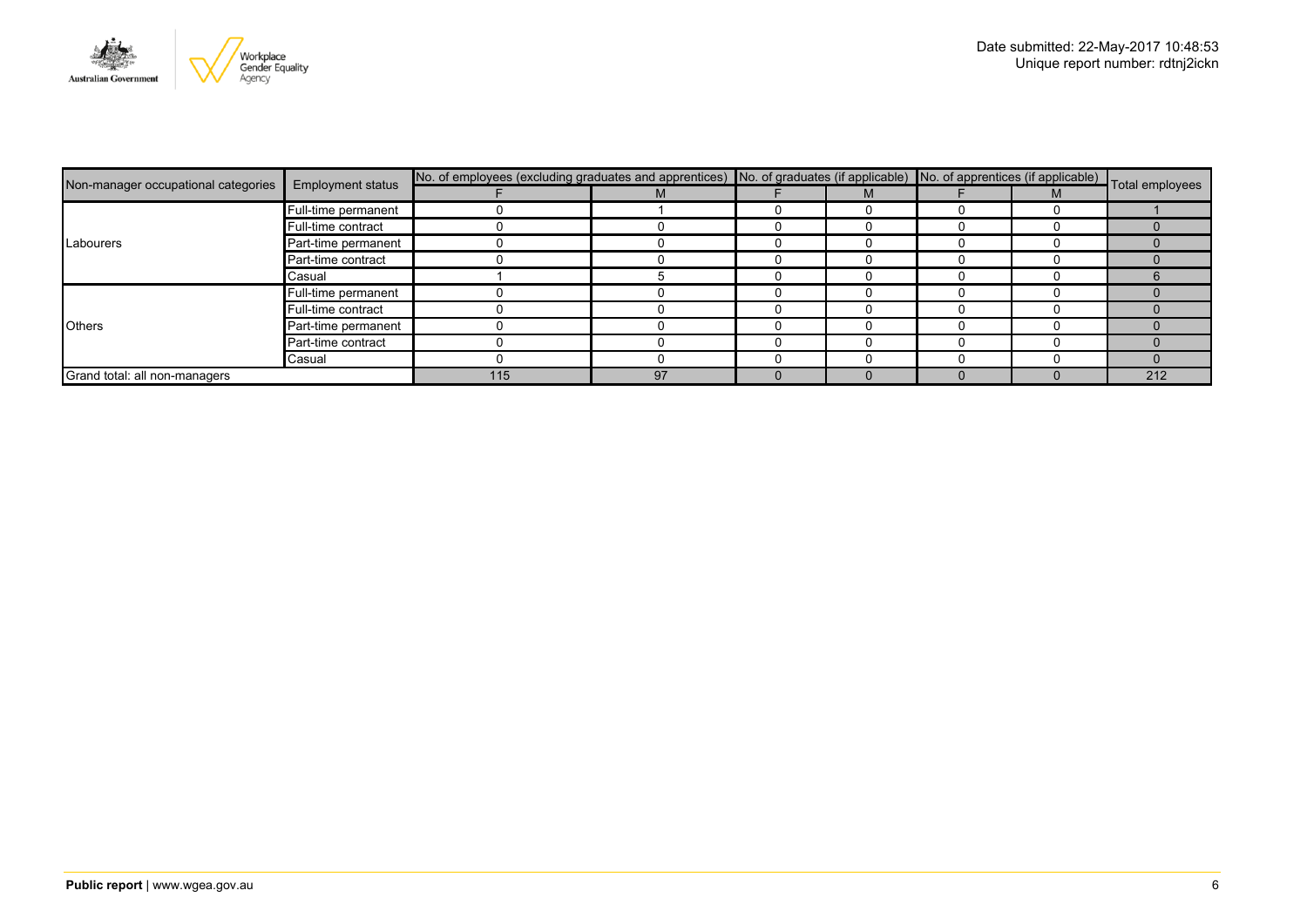

# Reporting questionnaire

# **Gender equality indicator 1: Gender composition of workforce**

This indicator seeks information about the gender composition of relevant employers in a standardised format, to enable the aggregation of data across and within industries. The aggregated data in your workplace profile assists relevant employers in understanding the characteristics of their workforce, including in relation to occupational segregation, the position of women and men in management within their industry or sector, and patterns of potentially insecure employment.

#### **NB. IMPORTANT:**

**• References to the Act means the Workplace Gender Equality Act 2012.**

• A formal 'policy' and/or 'formal strategy' in this questionnaire refers to formal policies and/or strategies that are **either standalone or contained within another formal policy/formal strategy.**

• Data provided in this reporting questionnaire covers the TOTAL reporting period from 1 April 2016 to 31 March 2017. (This differs from the workplace profile data which is taken at a point-in-time during the reporting period).

- **• Answers need to reflect ALL organisations covered in this report.**
- . If you select "NO, Insufficient resources/expertise" to any option, this may cover human or financial resources.
- **1. Do you have formal policies and/or formal strategies in place that SPECIFICALLY SUPPORT GENDER EQUALITY relating to the following?**

#### **1.1 Recruitment**

- $\boxtimes$  Yes (select all applicable answers)
	- $\mathbb{\dot{Z}}$  Policy
	- $\boxtimes$  Strategy
- No (you may specify why no formal policy or formal strategy is in place)
	- $\Box$  Currently under development, please enter date this is due to be completed
		- $\overline{\Box}$  Insufficient resources/expertise
		- $\Box$  Not a priority

#### **1.2 Retention**

- $\boxtimes$  Yes (select all applicable answers)
	- $\boxtimes$  Policy
	- $\boxtimes$  Strategy
- No (you may specify why no formal policy or formal strategy is in place)
	- $\Box$  Currently under development, please enter date this is due to be completed
		- Insufficient resources/expertise
		- Not a priority

#### **1.3 Performance management processes**

- $\boxtimes$  Yes (select all applicable answers)
	- $\mathbb{\dot{Z}}$  Policy
	- $\boxtimes$  Strategy
- $\Box$  No (you may specify why no formal policy or formal strategy is in place)
	- $\Box$  Currently under development, please enter date this is due to be completed
	- $\Box$  Insufficient resources/expertise
	- $\Box$  Not a priority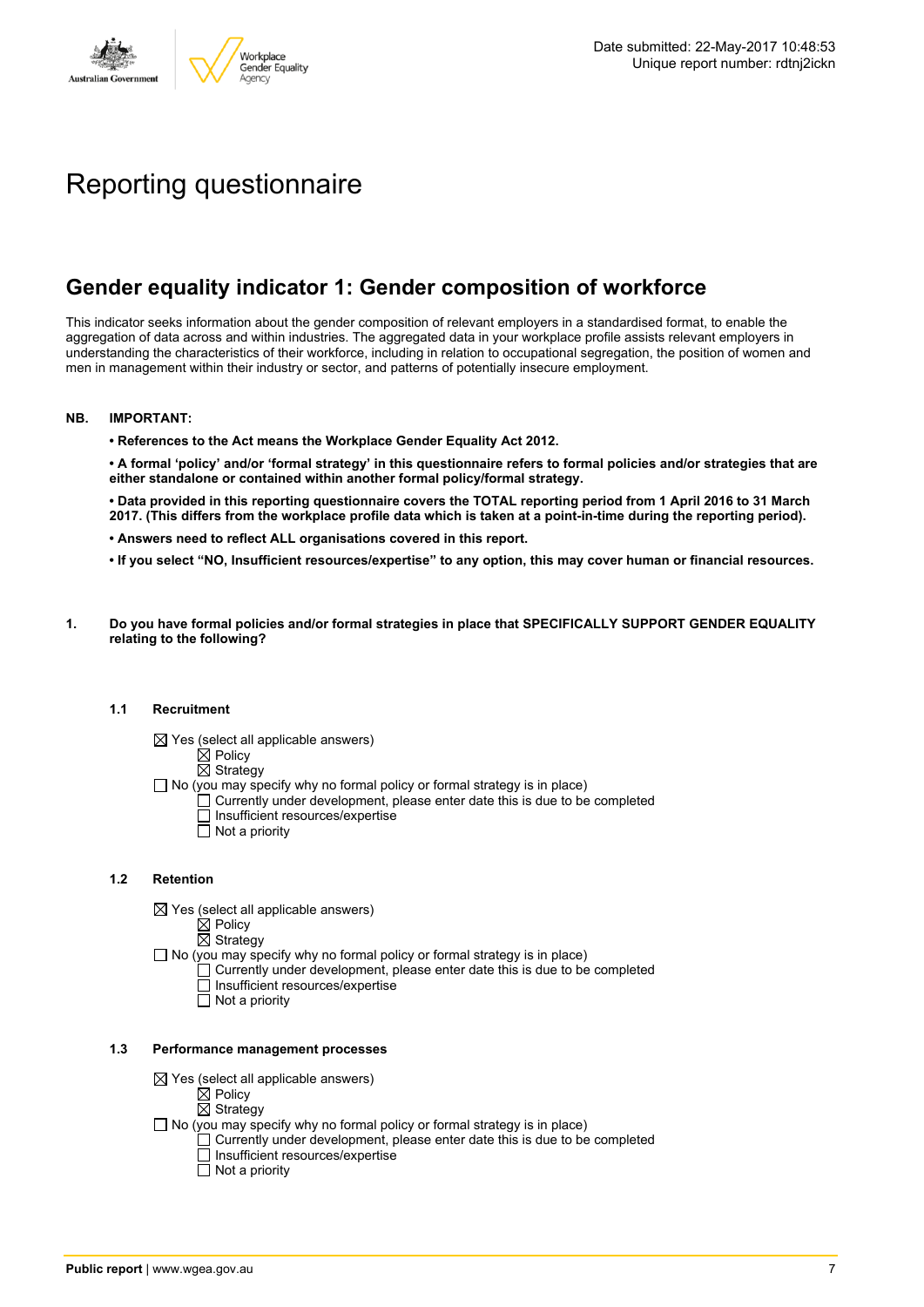



#### **1.4 Promotions**

 $\boxtimes$  Yes (select all applicable answers)

 $\boxtimes$  Policy

 $\overline{\boxtimes}$  Strategy

 $\Box$  No (you may specify why no formal policy or formal strategy is in place)

- $\Box$  Currently under development, please enter date this is due to be completed □ Insufficient resources/expertise
	- $\overline{\Box}$  Not a priority

#### **1.5 Talent identification/identification of high potentials**

- $\boxtimes$  Yes (select all applicable answers)
	- $\boxtimes$  Policy
	- $\overline{\boxtimes}$  Strategy
- $\Box$  No (you may specify why no formal policy or formal strategy is in place)
	- Currently under development, please enter date this is due to be completed Insufficient resources/expertise
		- $\overline{\Box}$  Not a priority

#### **1.6 Succession planning**

- $\boxtimes$  Yes (select all applicable answers)
	- $\boxtimes$  Policy
	- $\overline{\boxtimes}$  Strategy

 $\Box$  No (you may specify why no formal policy or formal strategy is in place)

- $\Box$  Currently under development, please enter date this is due to be completed Insufficient resources/expertise
- Not a priority

#### **1.7 Training and development**

- $\boxtimes$  Yes (select all applicable answers)
	- $\mathbb{\dot{Z}}$  Policy
		- $\boxtimes$  Strategy

 $\Box$  No (you may specify why no formal policy or formal strategy is in place)

- Currently under development, please enter date this is due to be completed Insufficient resources/expertise
	- $\Box$  Not a priority

#### **1.8 Key performance indicators for managers relating to gender equality**

- $\boxtimes$  Yes (select all applicable answers)
	- □ Policy
	- $\boxtimes$  Strategy

 $\Box$  No (you may specify why no formal policy or formal strategy is in place)

- $\Box$  Currently under development, please enter date this is due to be completed Insufficient resources/expertise
	- Not a priority

#### **1.9 Gender equality overall**

- $\boxtimes$  Yes (select all applicable answers)
	- $\mathbb{\dot{A}}$  Policy
	- $\boxtimes$  Strategy
- $\Box$  No (you may specify why no formal policy or formal strategy is in place)
	- $\Box$  Currently under development, please enter date this is due to be completed □ Insufficient resources/expertise
		- $\Box$  Not a priority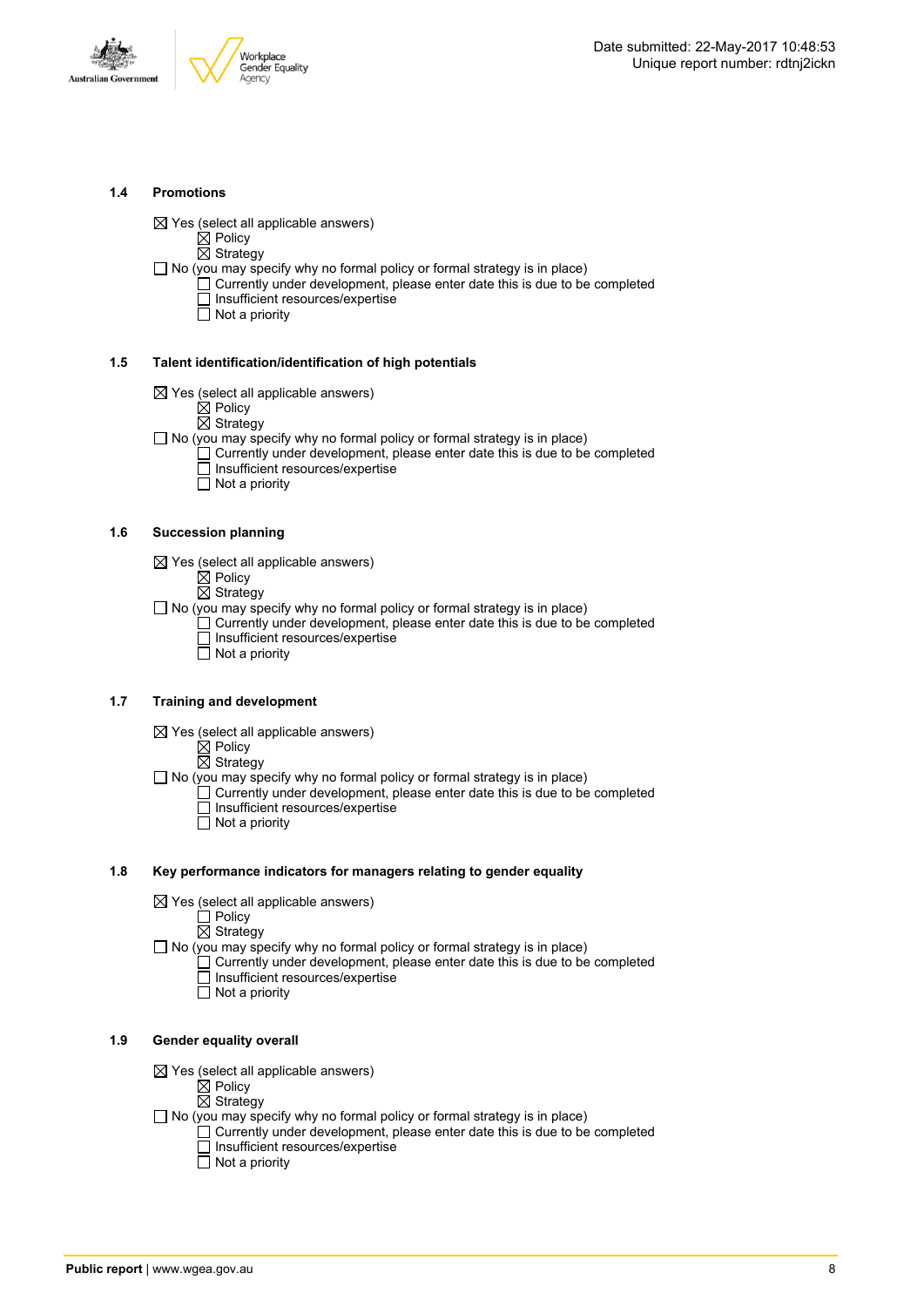

**1.10 How many new appointments were made to manager and non-manager roles during the reporting period (based on WGEA-defined managers/non-managers)? IMPORTANT: this should incorporate appointments from both external and internal sources (including all promotions).**

|                                                                         | Female | Male |
|-------------------------------------------------------------------------|--------|------|
| Number of appointments made to MANAGER roles (including promotions)     |        |      |
| Number of appointments made to NON-MANAGER roles (including promotions) | 70     | 38   |

**1.11 How many employees were promoted during the reporting period against each category below? IMPORTANT: Because promotions are included in the number of appointments in Q1.10, the number of promotions should never exceed appointments.**

|                                         | Managers |      | Non-managers |      |
|-----------------------------------------|----------|------|--------------|------|
|                                         | Female   | Male | Female       | Male |
| Permanent/ongoing full-time employees   | U        |      |              | 2    |
| Permanent/ongoing part-time employees   |          | 0    |              | 0    |
| Fixed-term contract full-time employees | U        | 0    |              | 0    |
| Fixed-term contract part-time employees | 0        | 0    |              | 0    |
| Casual employees                        | 0        | 0    |              | 2    |

#### **1.12 How many employees resigned during the reporting period against each category below?**

|                                         |        | <b>Managers</b> |        | Non-managers |
|-----------------------------------------|--------|-----------------|--------|--------------|
|                                         | Female | Male            | Female | Male         |
| Permanent/ongoing full-time employees   |        | 0               | 4      | U            |
| Permanent/ongoing part-time employees   |        | 0               |        | っ            |
| Fixed-term contract full-time employees |        | 0               |        | 0            |
| Fixed-term contract part-time employees |        | 0               | 0      | 0            |
| Casual employees                        |        | 0               | 6      | 5            |

**1.13 If your organisation would like to provide additional information relating to gender equality indicator 1, please do so below.**

### **Gender equality indicator 2: Gender composition of governing bodies**

Gender composition of governing bodies is an indicator of gender equality at the highest level of organisational leadership and decision-making. This gender equality indicator seeks information on the representation of women and men on governing bodies. The term "governing body" in relation to a relevant employer is broad and depends on the nature of your organisation. It can mean the board of directors, trustees, committee of management, council or other governing authority of the employer.

- 2. The organisation(s) you are reporting on will have a governing body. In the Act, governing body is defined as "the board of directors, trustees, committee of management, council or other governing authority of the employer". This question relates to the highest governing body for your Australian entity, even if it is located overseas.
	- **2.1 Please answer the following questions relating to each governing body covered in this report. Note: If this report covers more than one organisation, the questions below will be repeated for each organisation before proceeding to question 2.2.**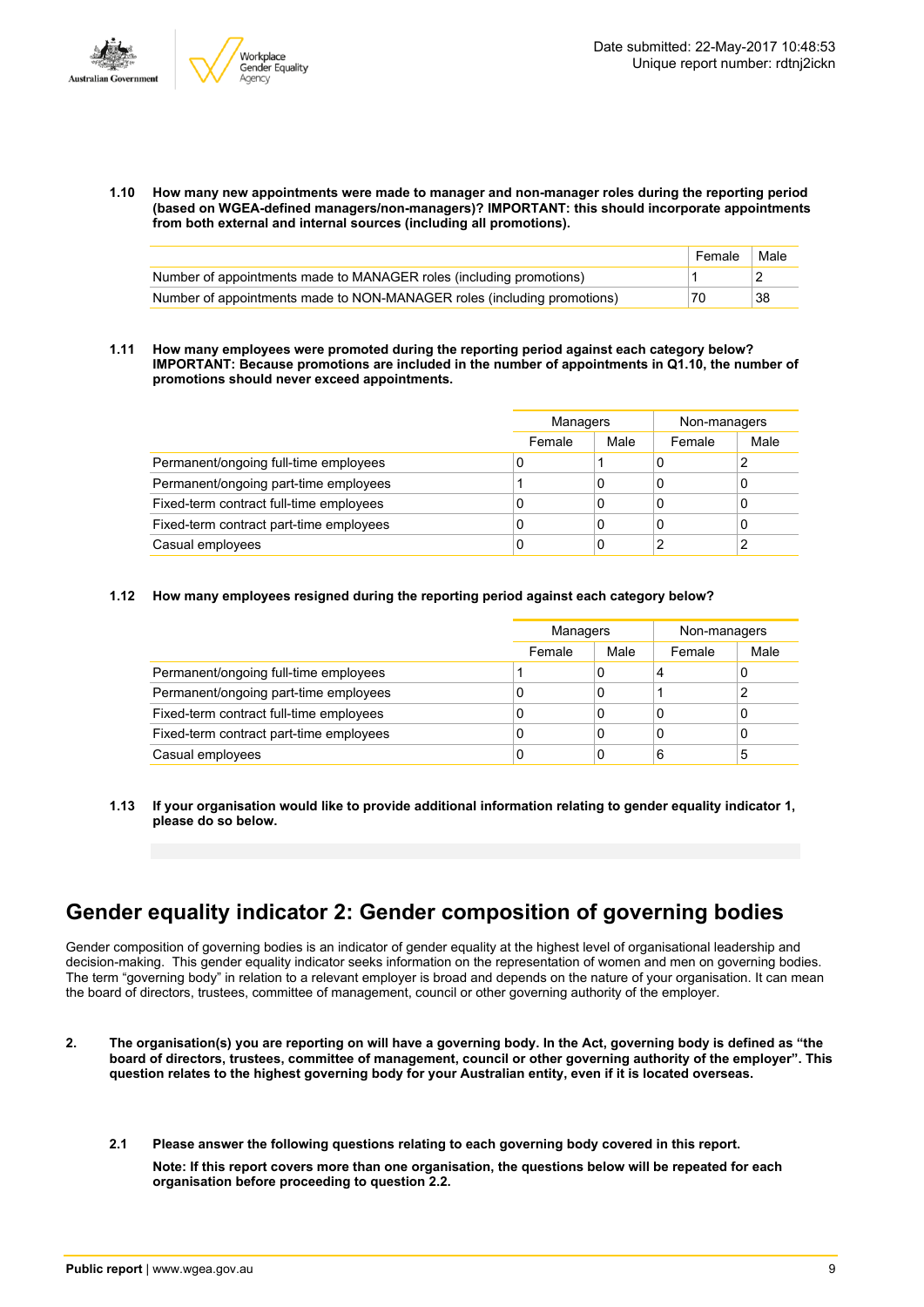

#### If your organisation's governing body is the same as your parent entity's, you will need to add your **organisation's name BUT the numerical details of your parent entity's governing body.**

#### **2.1a.1 Organisation name?**

Arc @ UNSW Limited

#### **2.1b.1 How many Chairs on this governing body?**

#### **2.1c.1 How many other members are on this governing body (excluding the Chair/s)?**

#### **2.1d.1 Has a target been set to increase the representation of women on this governing body?**

| $\Box$ Yes                                                                               |
|------------------------------------------------------------------------------------------|
| $\boxtimes$ No (you may specify why a target has not been set)                           |
| ⊠ Governing body/board has gender balance (e.g. 40% women/40% men/20% either)            |
| $\Box$ Currently under development, please enter date this is due to be completed        |
| $\Box$ Insufficient resources/expertise                                                  |
| $\Box$ Do not have control over governing body/board appointments (provide details why): |
| $\Box$ Not a priority                                                                    |
| $\Box$ Other (provide details):                                                          |
|                                                                                          |

#### **2.1g.1 Are you reporting on any other organisations in this report?**

□ Yes  $\overline{\boxtimes}$  No

- 2.2 Do you have a formal selection policy and/or formal selection strategy for governing body members for ALL **organisations covered in this report?**
	- $\boxtimes$  Yes (select all applicable answers)
		- $\boxtimes$  Policy
		- $\overline{\Box}$  Strategy
	- $\Box$  No (you may specify why no formal selection policy or formal selection strategy is in place)
		- In place for some governing bodies
		- Currently under development, please enter date this is due to be completed
		- $\Box$  Insufficient resources/expertise
		- $\Box$  Do not have control over governing body appointments (provide details why)
		- Not a priority
		- Other (provide details):
- **2.3 Does your organisation operate as a partnership structure (i.e. select NO if your organisation is an "incorporated" entity - Pty Ltd, Ltd or Inc; or an "unincorporated" entity)?**
	- Yes No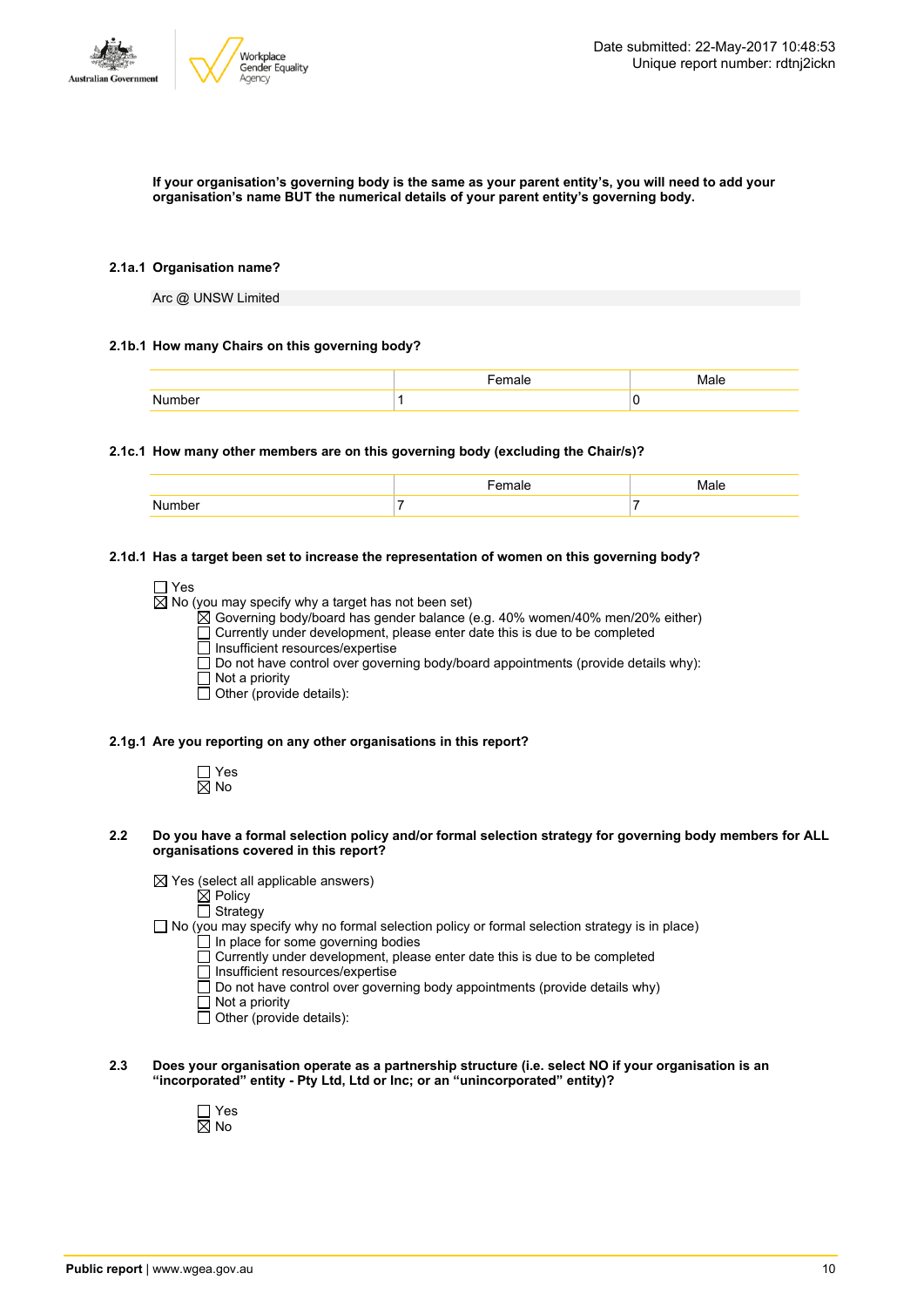

#### **2.5 If your organisation would like to provide additional information relating to gender equality indicator 2, please do so below.**

Arc's Constitution requires the Board to prescribe such electoral regulations to facilitate Board diversity. The composition of the eight Student Directors must include 4 women. The Alumni and University Directors nominations must also meet the 50% quota of female representatives.

### **Gender equality indicator 3: Equal remuneration between women and men**

Equal remuneration between women and men is a key component of improving women's economic security and progressing gender equality.

#### **3. Do you have a formal policy and/or formal strategy on remuneration generally?**

 $\boxtimes$  Yes (select all applicable answers)

 $\boxtimes$  Policy

 $\overline{\boxtimes}$  Strategy

□ No (you may specify why no formal policy or formal strategy is in place)

 $\Box$  Currently under development, please enter date this is due to be completed

 $\Box$  Insufficient resources/expertise

- Salaries set by awards/industrial or workplace agreements
- $\Box$  Non-award employees paid market rate
- $\overline{\Box}$  Not a priority

 $\Box$  Other (provide details):

#### **3.1 Are specific gender pay equity objectives included in your formal policy and/or formal strategy?**

 $\boxtimes$  Yes (provide details in question 3.2 below)

- $\Box$  No (you may specify why pay equity objectives are not included in your formal policy or formal strategy)
	- $\Box$  Currently under development, please enter date this is due to be completed
	- $\Box$  Salaries set by awards/industrial or workplace agreements
	- Insufficient resources/expertise
	- Non-award employees paid market rate
	- Not a priority
	- $\overline{\Box}$  Other (provide details):

#### 3.2 Does your formal policy and/or formal strategy include any of the following gender pay equity objectives **(select all applicable answers)?**

 $\boxtimes$  To achieve gender pay equity

 $\overline{\boxtimes}$  To ensure no gender bias occurs at any point in the remuneration review process (for example at

commencement, at annual salary reviews, out-of-cycle pay reviews, and performance pay reviews)

 $\Box$  To be transparent about pay scales and/or salary bands

 $\boxtimes$  To ensure managers are held accountable for pay equity outcomes

 $\overline{\boxtimes}$  To implement and/or maintain a transparent and rigorous performance assessment process

 $\Box$  Other (provide details):

#### 4. Have you analysed your payroll to determine if there are any remuneration gaps between women and men (i.e. **conducted a gender pay gap analysis)?**

 $\boxtimes$  Yes - the most recent gender remuneration gap analysis was undertaken:

- $\boxtimes$  Within last 12 months
- $\Box$  Within last 1-2 years
- More than 2 years ago but less than 4 years ago
- $\Box$  Other (provide details):

 $\Box$  No (you may specify why you have not analysed your payroll for gender remuneration gaps)

Currently under development, please enter date this is due to be completed

Insufficient resources/expertise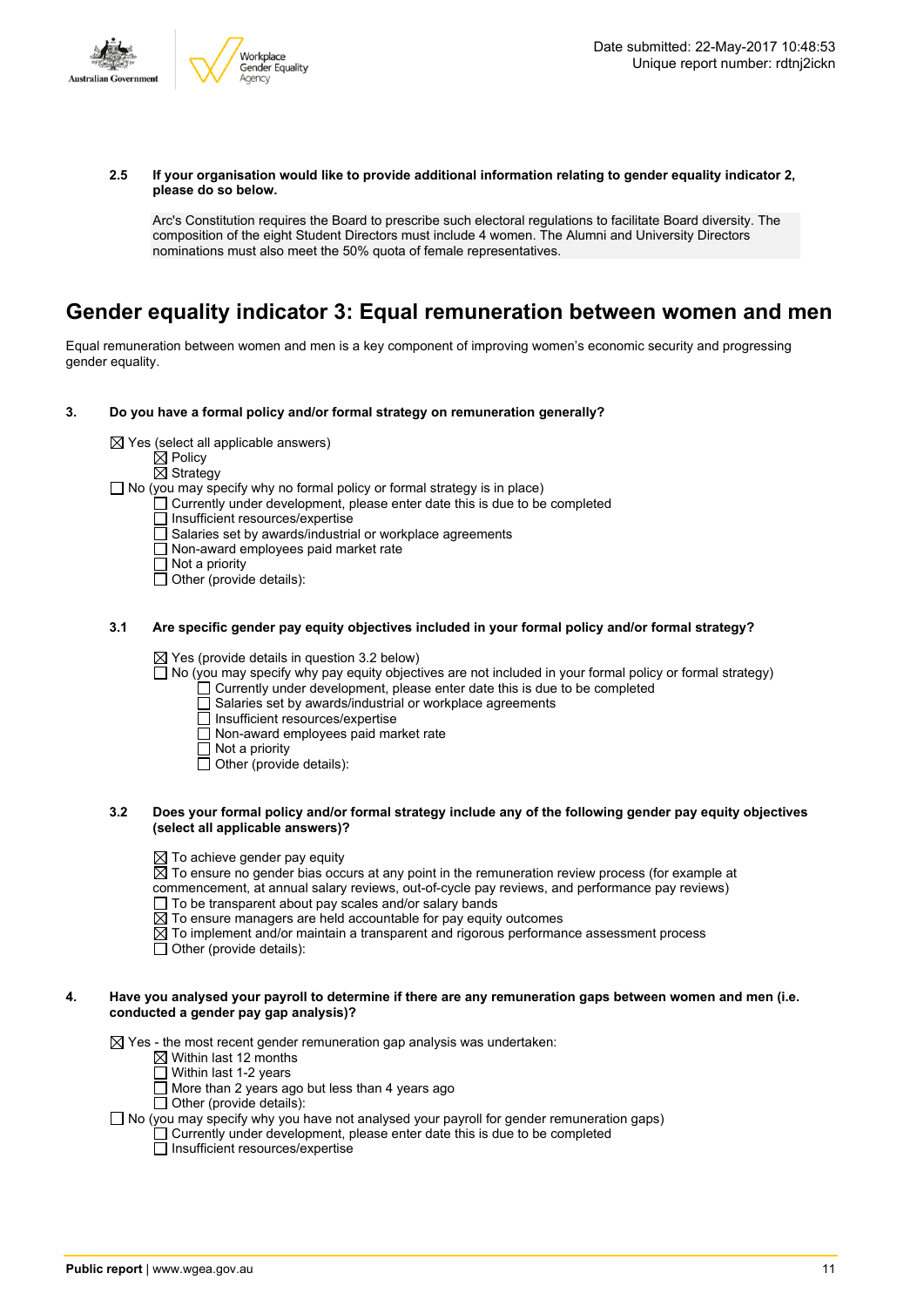

□ Salaries for ALL employees (including managers) are set by awards or industrial agreements AND there is no room for discretion in pay changes (for example because pay increases occur only when there is a change in tenure or qualifications)

Salaries for SOME or ALL employees (including managers) are set by awards or industrial agreements and there IS room for discretion in pay changes (because pay increases can occur with some discretion such as performance assessments)

Non-award employees paid market rate

 $\Box$  Not a priority

 $\Box$  Other (provide details):

#### 4.01 You may provide details below on the type of gender remuneration gap analysis that has been undertaken **(for example like-for-like and/or organisation-wide).**

Employee remuneration is compared on a like-for-like basis. Any salary gaps between genders are investigated and a report presented to the Executive Committee.

#### **4.1 Did you take any actions as a result of your gender remuneration gap analysis?**

 $\boxtimes$  Yes – indicate what actions were taken (select all applicable answers)

- $\boxtimes$  Created a pay equity strategy or action plan
- $\boxtimes$  Identified cause/s of the gaps
- □ Reviewed remuneration decision-making processes
- $\boxtimes$  Analysed commencement salaries by gender to ensure there are no pay gaps
- $\boxtimes$  Analysed performance ratings to ensure there is no gender bias (including unconscious bias)
- $\Box$  Analysed performance pay to ensure there is no gender bias (including unconscious bias)
- $\overline{\boxtimes}$  Trained people-managers in addressing gender bias (including unconscious bias)
- $\Box$  Set targets to reduce any like-for-like gaps
- Set targets to reduce any organisation-wide gaps
- Reported pay equity metrics (including gender pay gaps) to the governing body
- $\boxtimes$  Reported pay equity metrics (including gender pay gaps) to the executive
- $\Box$  Reported pay equity metrics (including gender pay gaps) to all employees
- Reported pay equity metrics (including gender pay gaps) externally
	- Corrected like-for-like gaps
- $\overline{\Box}$  Conducted a gender-based job evaluation process
- $\Box$  Implemented other changes (provide details):
- $\Box$  No (you may specify why no actions were taken resulting from your remuneration gap analysis)
	- $\Box$  No unexplainable or unjustifiable gaps identified
	- $\Box$  Currently under development, please enter date this is due to be completed
	- □ Insufficient resources/expertise
	- Salaries set by awards/industrial or workplace agreements
	- Non-award employees are paid market rate
	- $\Box$  Unable to address cause/s of gaps (provide details why):
	- $\Box$  Not a priority
	- $\Box$  Other (provide details):
- **4.2 If your organisation would like to provide additional information relating to gender equality indicator 3, please do so below:**

### **Gender equality indicator 4: Flexible working and support for employees with family and caring responsibilities**

This indicator will enable the collection and use of information from relevant employers about the availability and utility of employment terms, conditions and practices relating to flexible working arrangements for employees and to working arrangements supporting employees with family or caring responsibilities. One aim of this indicator is to improve the capacity of women and men to combine paid work and family or caring responsibilities through such arrangements. The achievement of this goal is fundamental to gender equality and to maximising Australia's skilled workforce.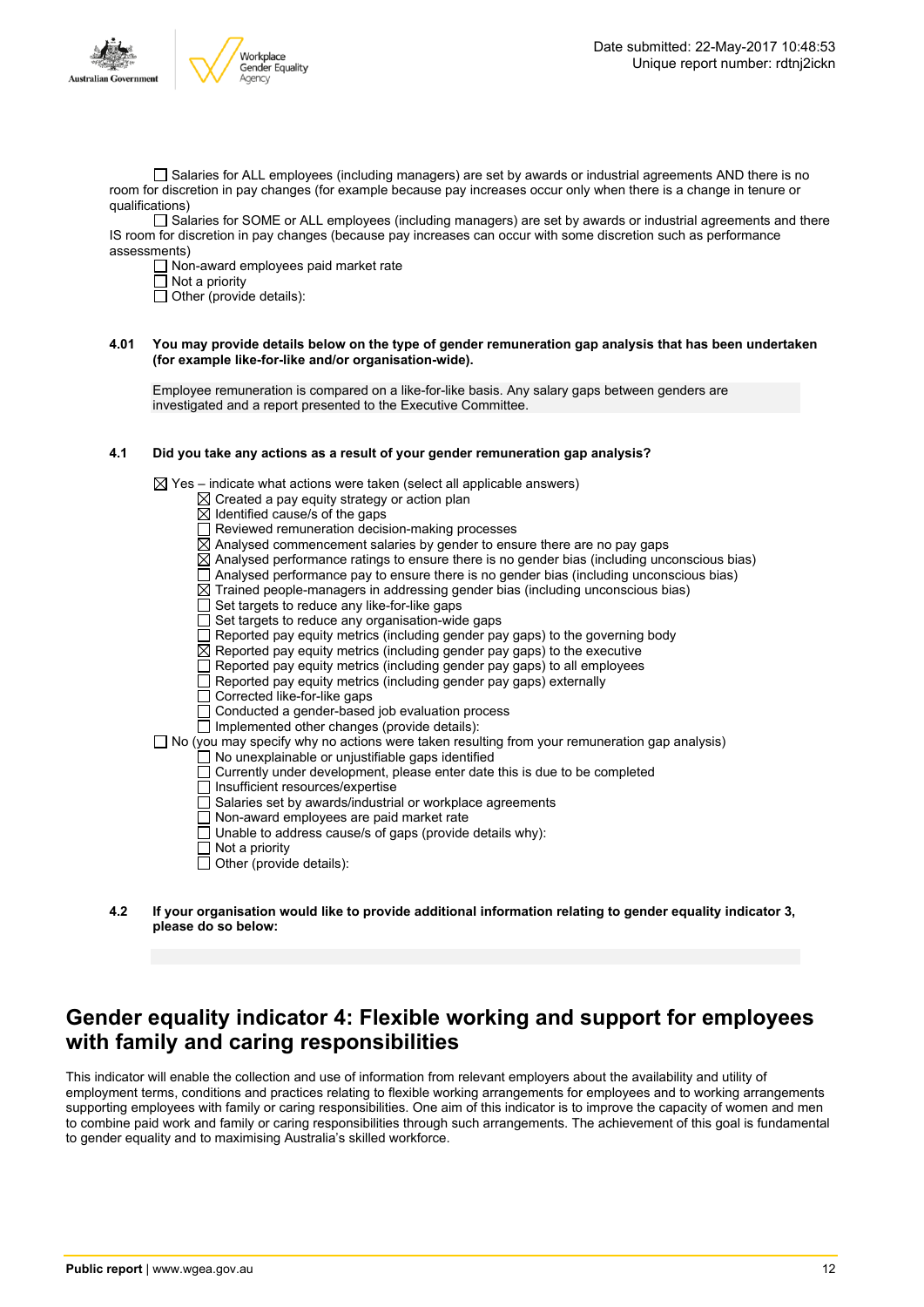

- 5. A "PRIMARY CARER" is the member of a couple or a single carer, REGARDLESS OF GENDER, identified as having **greater responsibility for the day-to-day care of a child. Do you provide EMPLOYER FUNDED paid parental leave for PRIMARY CARERS that is available for women AND men, in addition to any government funded parental leave scheme for primary carers?**  $\boxtimes$  Yes. (Please indicate how employer funded paid parental leave is provided to the primary carer):  $\Box$  By paying the gap between the employee's salary and the government's paid parental leave scheme  $\overline{\boxtimes}$  By paying the employee's full salary (in addition to the government's paid scheme), regardless of the period of time over which it is paid. For example, full pay for 12 weeks or half pay for 24 weeks  $\Box$  As a lump sum payment (paid pre- or post- parental leave, or a combination)  $\Box$  No, we offer paid parental leave for primary carers that is available to women ONLY (e.g. maternity leave). (Please indicate how employer funded paid parental leave is provided to women ONLY):  $\square$  By paying the gap between the employee's salary and the government's paid parental leave scheme  $\Box$  By paying the employee's full salary (in addition to the government's paid scheme), regardless of the period of time over which it is paid. For example, full pay for 12 weeks or half pay for 24 weeks  $\Box$  As a lump sum payment (paid pre- or post- parental leave, or a combination) □ No, we offer paid parental leave for primary carers that is available to men ONLY. (Please indicate how employer funded paid parental leave is provided to men ONLY): By paying the gap between the employee's salary and the government's paid parental leave scheme By paying the employee's full salary (in addition to the government's paid scheme), regardless of the period of time over which it is paid. For example, full pay for 12 weeks or half pay for 24 weeks  $\Box$  As a lump sum payment (paid pre- or post- parental leave, or a combination)  $\Box$  No, not available (you may specify why this leave is not provided)  $\Box$  Currently under development, please enter date this is due to be completed  $\overline{\Box}$  Insufficient resources/expertise Government scheme is sufficient  $\Box$  Not a priority  $\Box$  Other (provide details):
	- **5.1 How many weeks of EMPLOYER FUNDED paid parental leave for primary carers is provided? If different amounts of leave are provided (e.g. based on length of service) enter the MINIMUM number of weeks provided:**

12

- 5a. If your organisation would like to provide additional information on your paid parental leave for primary **carers e.g. eligibility period, where applicable the maximum number of weeks provided, and other arrangements you may have in place, please do so below.**
	- **5.2 What proportion of your total workforce has access to employer funded paid parental leave for PRIMARY CARERS?**
		- **• In your calculation, you MUST INCLUDE CASUALS when working out the proportion.**

 $\Box$ <10%  $\square$  10-20% 21-30% 31-40%  $\overline{\Box}$  41-50%  $\Box$  51-60%  $\overline{\Box}$  61-70% 71-80%  $\Box$  81-90% 91-99% 100%

6. A "SECONDARY CARER" is a member of a couple or a single carer, REGARDLESS OF GENDER, who is not the **primary carer.**

**Do you provide EMPLOYER FUNDED paid parental leave for SECONDARY CARERS that is available for men and women, in addition to any government funded parental leave scheme for secondary carers?**

 $\boxtimes$  Yes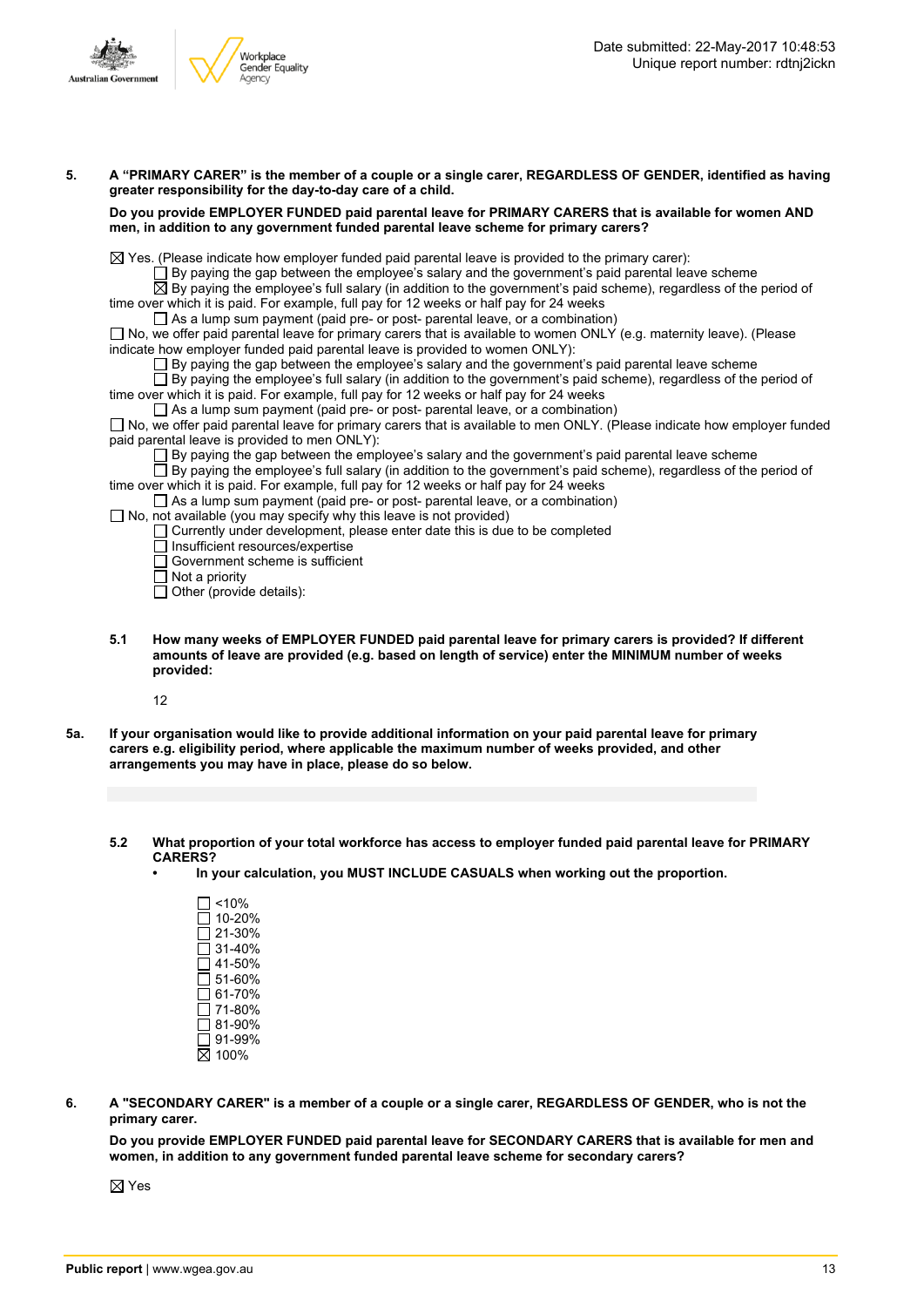| stralian Governmen | Workplace<br>Gender Equality                                                                                        | Date submitted: 22-May-2017 10:48:53<br>Unique report number: rdtnj2ickn                                                                                                                                                                                                                                                                                                                         |
|--------------------|---------------------------------------------------------------------------------------------------------------------|--------------------------------------------------------------------------------------------------------------------------------------------------------------------------------------------------------------------------------------------------------------------------------------------------------------------------------------------------------------------------------------------------|
|                    | Insufficient resources/expertise<br>T Government scheme is sufficient<br>Not a priority<br>Other (provide details): | $\Box$ No, we offer paid parental leave for SECONDARY CARERS that is available to men ONLY (e.g. paternity leave)<br>No, we offer paid parental leave for SECONDARY CARERS that is available to women ONLY<br>$\Box$ No (you may specify why employer funded paid parental leave for secondary carers is not paid)<br>Currently under development, please enter date this is due to be completed |

**6.1 How many days of EMPLOYER FUNDED parental leave is provided for SECONDARY CARERS? If different amounts of leave are provided (e.g. based on length of service) enter the MINIMUM number of days provided:**

10

Au

- 6a. If your organisation would like to provide additional information on your paid parental leave for SECONDARY **CARERS e.g. eligibility period, other arrangements you may have in place etc, please do so below.**
	- 6.2 What proportion of your total workforce has access to employer funded paid parental leave for SECONDARY **CARERS?**
		- **• In your calculation, you MUST INCLUDE CASUALS when working out the proportion.**
			- $\square$  <10% 10-20% 21-30%  $\overline{\Box}$  31-40% 41-50% 51-60%  $\overline{\Box}$  61-70%  $\square$  71-80% 81-90%  $\Box$  91-99% 100%
- **7. How many MANAGERS have taken parental leave during the reporting period (paid and/or unpaid)? Include employees still on parental leave, regardless of when it commenced.**

|          | Primary carer's leave |      | Secondary carer's leave |      |
|----------|-----------------------|------|-------------------------|------|
|          | Female                | Male | Female                  | Male |
| Managers |                       |      |                         |      |

**7.1 How many NON-MANAGERS have taken parental leave during the reporting period (paid and/or unpaid)? Include employees still on parental leave, regardless of when it commenced.**

|              | Primary carer's leave |      | Secondary carer's leave |      |  |
|--------------|-----------------------|------|-------------------------|------|--|
|              | Female                | Male | Female                  | Male |  |
| Non-managers |                       |      |                         |      |  |

**8. How many MANAGERS, during the reporting period, ceased employment before returning to work from parental leave, regardless of when the leave commenced?**

**• Include those where parental leave was taken continuously with any other leave type. For example, where annual leave or any other paid or unpaid leave is also taken at that time.**

**• 'Ceased employment' means anyone who has exited the organisation for whatever reason, including resignations, redundancies and dismissals.**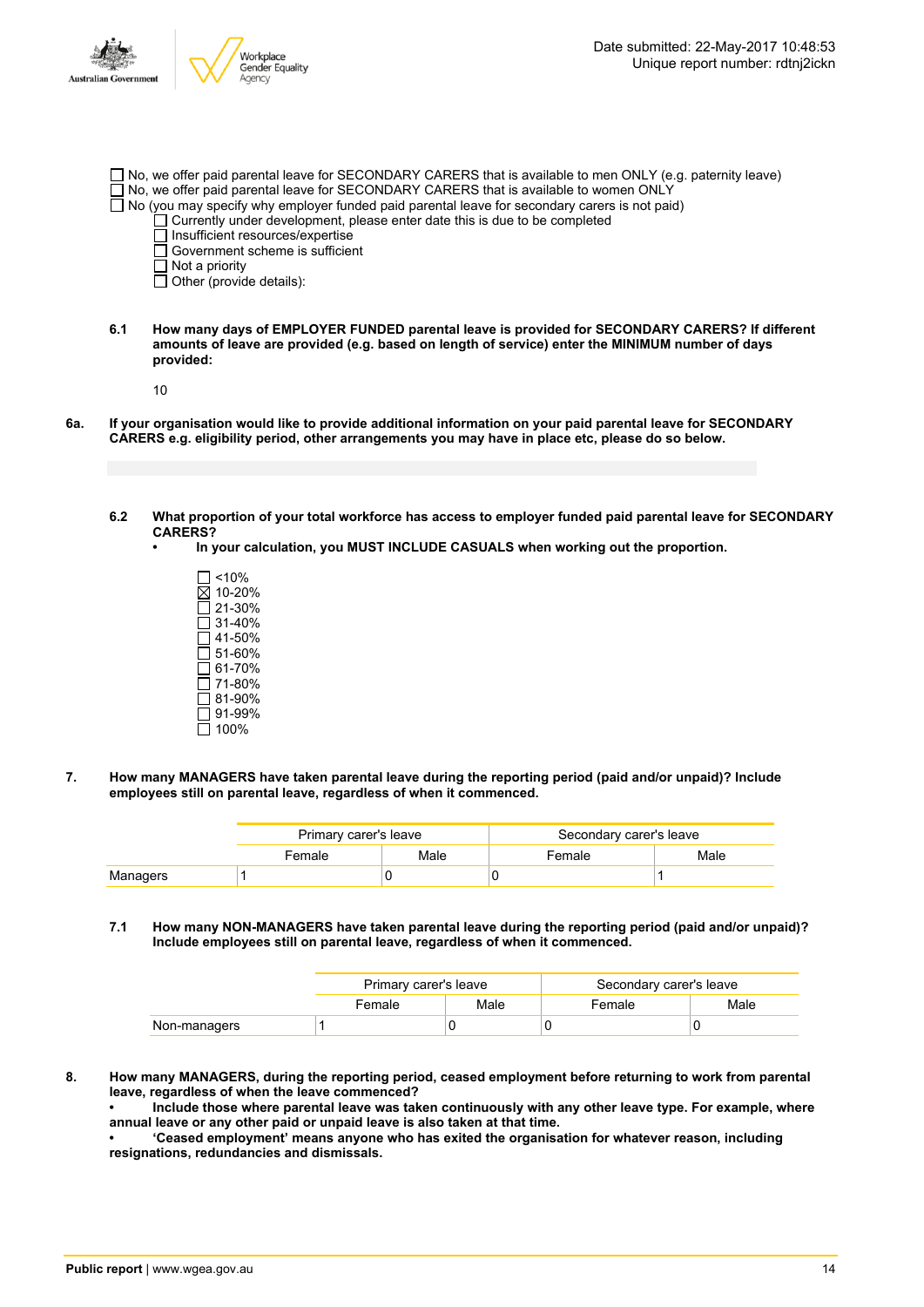



|                      | яех | Males |
|----------------------|-----|-------|
| wananers<br>$\cdots$ |     |       |

- **8.1 How many NON-MANAGERS, during the reporting period, ceased employment before returning to work from parental leave, regardless of when the leave commenced?**
	- **• Include those where parental leave was taken continuously with any other leave type. For example, where annual leave or any other paid or unpaid leave is also taken at that time.**
	- **• 'Ceased employment' means anyone who has exited the organisation for whatever reason, including resignations, redundancies and dismissals.**

- **9. Do you have a formal policy and/or formal strategy on flexible working arrangements?**
	- $\boxtimes$  Yes (select all applicable answers)

 $\boxtimes$  Policy

 $\boxtimes$  Strategy

- $\Box$  No (you may specify why no formal policy or formal strategy is in place)
	- $\Box$  Currently under development, please enter date this is due to be completed
	- $\Box$  Insufficient resources/expertise
	- Don't offer flexible arrangements
	- Not a priority
	- $\Box$  Other (provide details):

#### **9.1 You may indicate which of the following are included in your flexible working arrangements strategy:**

 $\boxtimes$  A business case for flexibility has been established and endorsed at the leadership level

 $\boxtimes$  Leaders are visible role models of flexible working

 $\boxtimes$  Flexible working is promoted throughout the organisation

- $\Box$  Targets have been set for engagement in flexible work
- $\overline{\Box}$  Targets have been set for men's engagement in flexible work
- $\boxtimes$  Leaders are held accountable for improving workplace flexibility
- $\boxtimes$  Manager training on flexible working is provided throughout the organisation
- $\Box$  Employee training is provided throughout the organisation
- $\Box$  Team-based training is provided throughout the organisation
- $\boxtimes$  Employees are surveyed on whether they have sufficient flexibility
- $\boxtimes$  The organisation's approach to flexibility is integrated into client conversations
- The impact of flexibility is evaluated (eg reduced absenteeism, increased employee engagement)
- $\Box$  Metrics on the use of, and/or the impact of, flexibility measures are reported to key management personnel
- $\Box$  Metrics on the use of, and/or the impact of, flexibility measures are reported to the governing body

#### 10. Do you have a formal policy and/or formal strategy to support employees with family or caring responsibilities?

- $\boxtimes$  Yes (select all applicable answers)
	- $\boxtimes$  Policy
		- $\overline{\boxtimes}$  Strategy

 $\Box$  No (you may specify why no formal policy or formal strategy is in place)

- Currently under development, please enter date this is due to be completed
- Insufficient resources/expertise
- $\Box$  Included in award/industrial or workplace agreement
- $\Box$  Not a priority
- $\Box$  Other (provide details):

#### 11. Do you offer any other support mechanisms, other than leave, for employees with family or caring responsibilities **(eg, employer-subsidised childcare, breastfeeding facilities)?**

 $\boxtimes$  Yes

 $\overline{\Box}$  No (you may specify why non-leave based measures are not in place)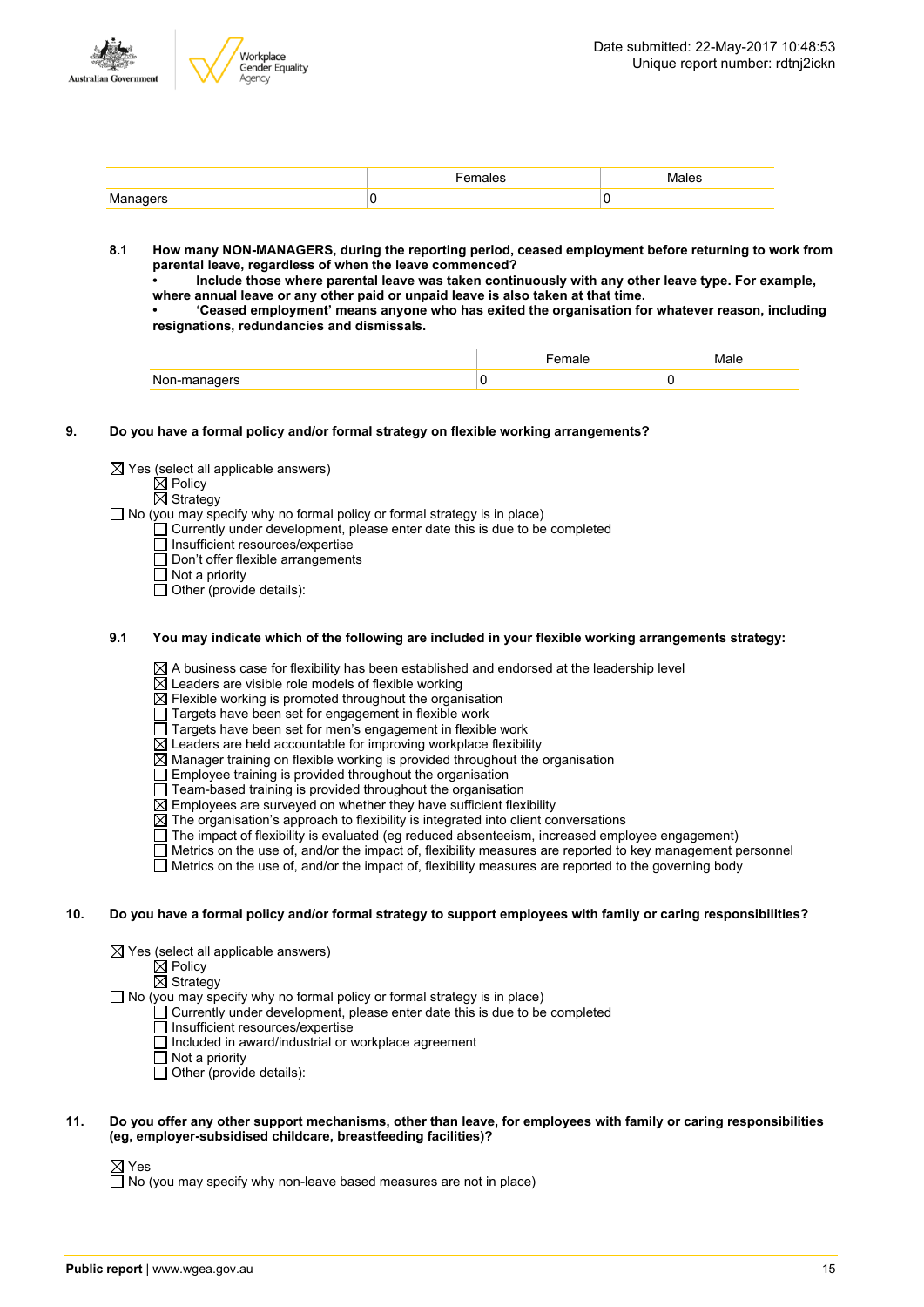



- Currently under development, please enter date this is due to be completed
- Insufficient resources/expertise

Not a priority

 $\Box$  Other (provide details):

#### **11.1 Please select what support mechanisms are in place and if they are available at all worksites. • Where only one worksite exists, for example a head-office, select "Available at all worksites".**

|     | Employer subsidised childcare                                                                                         |
|-----|-----------------------------------------------------------------------------------------------------------------------|
|     | $\Box$ Available at some worksites only                                                                               |
|     | $\Box$ Available at all worksites                                                                                     |
|     | $\boxtimes$ On-site childcare                                                                                         |
|     | $\boxtimes$ Available at some worksites only                                                                          |
|     | $\Box$ Available at all worksites                                                                                     |
|     | $\boxtimes$ Breastfeeding facilities                                                                                  |
|     | $\Box$ Available at some worksites only                                                                               |
|     | $\boxtimes$ Available at all worksites                                                                                |
|     | □ Childcare referral services                                                                                         |
|     | $\Box$ Available at some worksites only                                                                               |
|     | Available at all worksites                                                                                            |
|     | $\Box$ Internal support networks for parents                                                                          |
|     | $\Box$ Available at some worksites only                                                                               |
|     | $\Box$ Available at all worksites                                                                                     |
|     | □ Return to work bonus (only select this option if the return to work bonus is NOT the balance of paid parental leave |
|     | when an employee returns from leave)                                                                                  |
|     | $\Box$ Available at some worksites only                                                                               |
|     | $\Box$ Available at all worksites                                                                                     |
|     | $\Box$ Information packs to support new parents and/or those with elder care responsibilities                         |
|     | $\Box$ Available at some worksites only                                                                               |
|     | $\Box$ Available at all worksites                                                                                     |
|     | $\Box$ Referral services to support employees with family and/or caring responsibilities                              |
|     | $\Box$ Available at some worksites only                                                                               |
|     | $\Box$ Available at all worksites                                                                                     |
|     |                                                                                                                       |
|     | $\boxtimes$ Targeted communication mechanisms, for example intranet/ forums<br>Available at some worksites only       |
|     | $\boxtimes$ Available at all worksites                                                                                |
|     | Support in securing school holiday care                                                                               |
|     | $\Box$ Available at some worksites only                                                                               |
|     | $\Box$ Available at all worksites                                                                                     |
|     | $\boxtimes$ Coaching for employees on returning to work from parental leave                                           |
|     | $\Box$ Available at some worksites only                                                                               |
|     | $\boxtimes$ Available at all worksites                                                                                |
|     | $\Box$ Parenting workshops targeting mothers                                                                          |
|     | $\Box$ Available at some worksites only                                                                               |
|     | $\Box$ Available at all worksites                                                                                     |
|     | $\Box$ Parenting workshops targeting fathers                                                                          |
|     | $\Box$ Available at some worksites only                                                                               |
|     | $\Box$ Available at all worksites                                                                                     |
|     | $\Box$ None of the above, please complete question 11.2 below                                                         |
|     |                                                                                                                       |
|     |                                                                                                                       |
| 12. | Do you have a formal policy and/or formal strategy to support employees who are experiencing family or domestic       |
|     | violence?                                                                                                             |
|     |                                                                                                                       |
|     | $\boxtimes$ Yes (select all applicable answers)                                                                       |

Policy

Strategy  $\Box$  No (you may specify why no formal policy or formal strategy is in place)

- Currently under development, please enter date this is due to be completed
	- Insufficient resources/expertise
	- Included in award/industrial or workplace agreements
	- $\overline{\Box}$  Not aware of the need
	- Not a priority
	- Other (please provide details):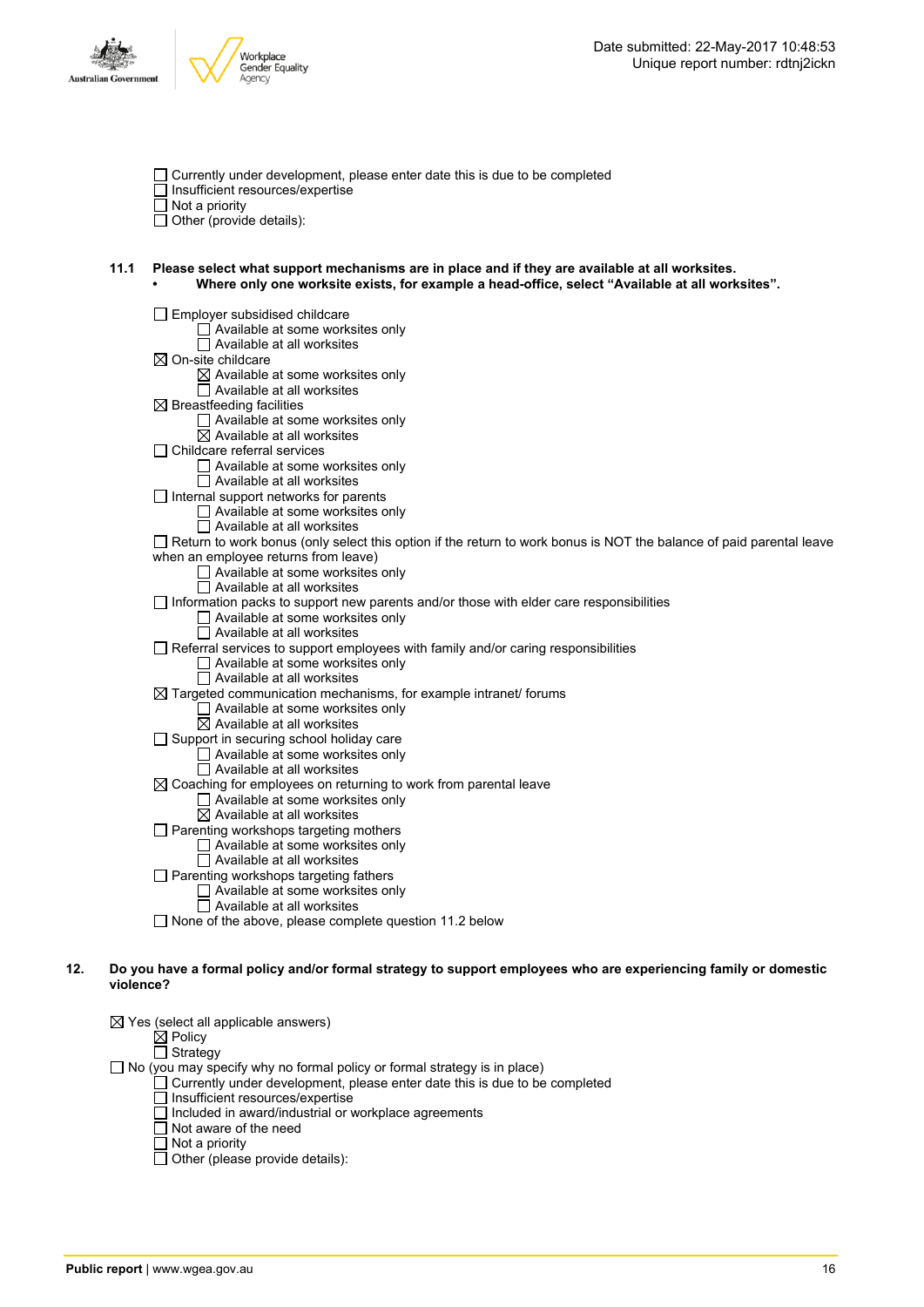

#### 13. Other than a formal policy and/or formal strategy, do you have any support mechanisms in place to support **employees who are experiencing family or domestic violence?**

 $\boxtimes$  Yes (select all applicable answers)

- $\boxtimes$  Employee assistance program (including access to a psychologist, chaplain or counsellor)
- $\Box$  Training of key personnel
- $\Box$  A domestic violence clause is in an enterprise agreement or workplace agreement
- □ Workplace safety planning
- Access to paid domestic violence leave (contained in an enterprise/workplace agreement)
- Access to unpaid domestic violence leave (contained in an enterprise/workplace agreement)
- $\Box$  Access to paid domestic violence leave (not contained in an enterprise/workplace agreement)
- $\boxtimes$  Access to unpaid leave
- $\boxtimes$  Confidentiality of matters disclosed
- $\overline{\boxtimes}$  Referral of employees to appropriate domestic violence support services for expert advice
- $\boxtimes$  Protection from any adverse action or discrimination based on the disclosure of domestic violence
- $\overline{\boxtimes}$  Flexible working arrangements
- $\boxtimes$  Provision of financial support (e.g. advance bonus payment or advanced pay)
- Offer change of office location
- $\overline{\boxtimes}$  Emergency accommodation assistance
- $\Box$  Access to medical services (e.g. doctor or nurse)
- $\Box$  Other (provide details):

 $\Box$  No (you may specify why no other support mechanisms are in place)

- $\Box$  Currently under development, please enter date this is due to be completed
	- Insufficient resources/expertise
- Not aware of the need
- $\overline{\Box}$  Not a priority
- $\Box$  Other (provide details):
- 14. Where any of the following options are available in your workplace, are those option/s available to both women **AND men?**
	- **• flexible hours of work**
	- **• compressed working weeks**
	- **• time-in-lieu**
	- **• telecommuting**
	- **• part-time work**
	- **• job sharing**
	- **• carer's leave**
	- **• purchased leave**
	- **• unpaid leave.**

**Options may be offered both formally and/or informally.**

**For example, if time-in-lieu is available to women formally but to men informally, you would select NO.**

 $\boxtimes$  Yes, the option/s in place are available to both women and men. □ No, some/all options are not available to both women AND men.

**14.1 Which options from the list below are available? Please tick the related checkboxes.**

**• Unticked checkboxes mean this option is NOT available to your employees.**

|                          | Managers    |          | Non-managers |             |
|--------------------------|-------------|----------|--------------|-------------|
|                          | Formal      | Informal | Formal       | Informal    |
| Flexible hours of work   | Χ           | ⊠        | X            | $\boxtimes$ |
| Compressed working weeks | ⊠           |          | ⊠            |             |
| Time-in-lieu             | ⊠           | ⊠        | $\boxtimes$  | X           |
| Telecommuting            | ⊠           | ⊠        | ⊠            | ⊠           |
| Part-time work           | $\boxtimes$ |          | X            |             |
| Job sharing              | ⊠           |          | X            |             |
| Carer's leave            | ⊠           |          | ⊠            |             |
| Purchased leave          |             |          |              |             |
| Unpaid leave             | X           |          | $\boxtimes$  |             |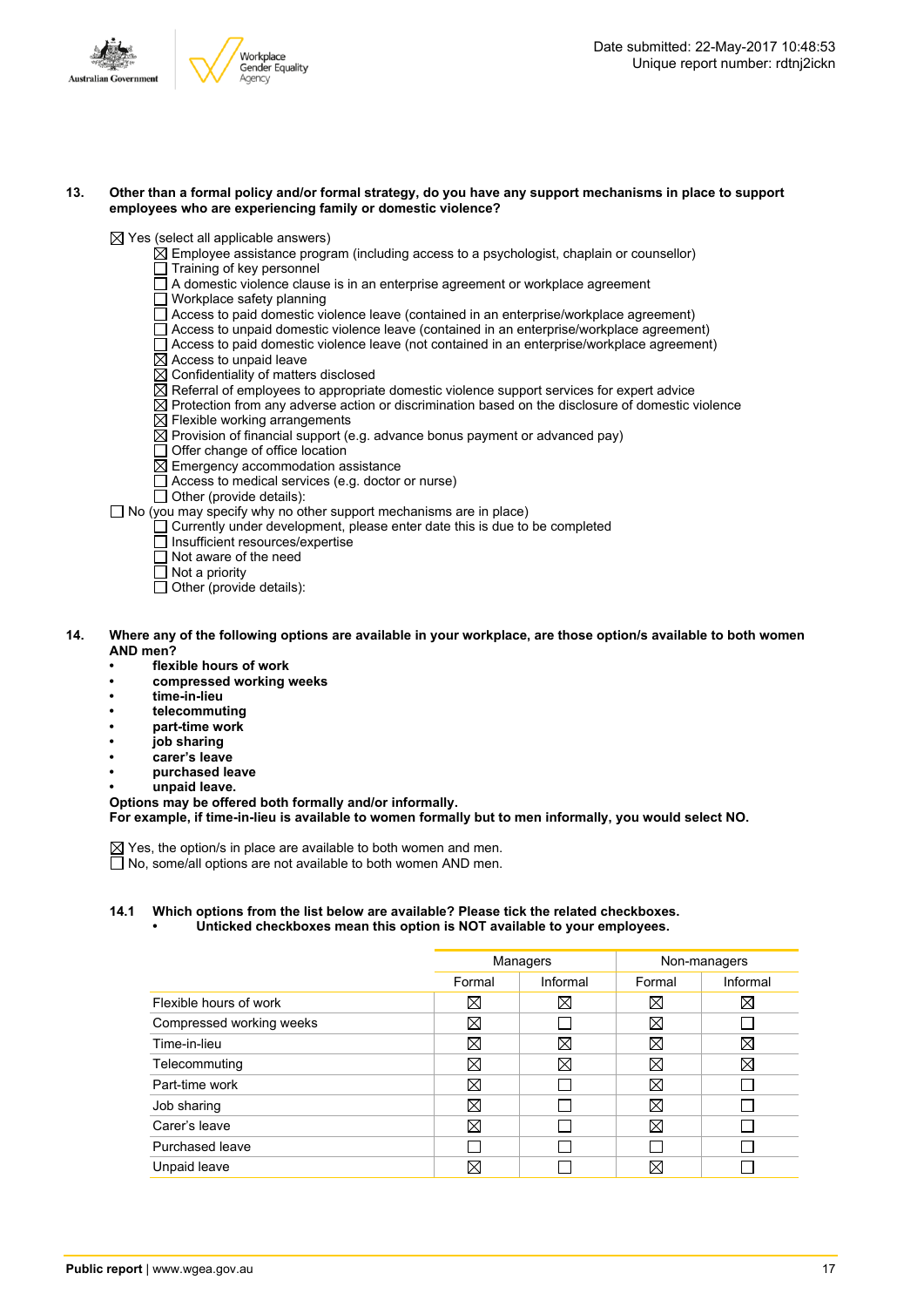



**14.3 You may specify why any of the above options are NOT available to your employees.**

- $\Box$  Currently under development, please enter date this is due to be completed
- $\Box$  Insufficient resources/expertise
- $\Box$  Not a priority
- $\boxtimes$  Other (provide details):

We offer Unpaid Leave instead of Purchased Leave option.

**14.4 If your organisation would like to provide additional information relating to gender equality indicator 4, please do so below:**

### **Gender equality indicator 5: Consultation with employees on issues concerning gender equality in the workplace**

This gender equality indicator seeks information on what consultation occurs between employers and employees on issues concerning gender equality in the workplace.

#### **15. Have you consulted with employees on issues concerning gender equality in your workplace?**

|--|--|

 $\Box$  No (you may specify why you have not consulted with employees on gender equality)

- $\Box$  Not needed (provide details why):
- $\Box$  Insufficient resources/expertise
- $\Box$  Not a priority
- $\Box$  Other (provide details):

#### **15.1 How did you consult with employees on issues concerning gender equality in your workplace?**

- $\boxtimes$  Survey
- Consultative committee or group
- $\Box$  Focus groups
- $\boxtimes$  Exit interviews
- Performance discussions
- □ Other (provide details):

#### **15.2 Who did you consult?**

- $\boxtimes$  All staff
- Women only
- $\Box$  Men only
- $\Box$  Human resources managers
- $\overline{\Box}$  Management
- $\square$  Employee representative group(s)
- $\square$  Diversity committee or equivalent
- Women and men who have resigned while on parental leave
- $\Box$  Other (provide details):
- **15.3 If your organisation would like to provide additional information relating to gender equality indicator 5, please do so below.**

# **Gender equality indicator 6: Sex-based harassment and discrimination**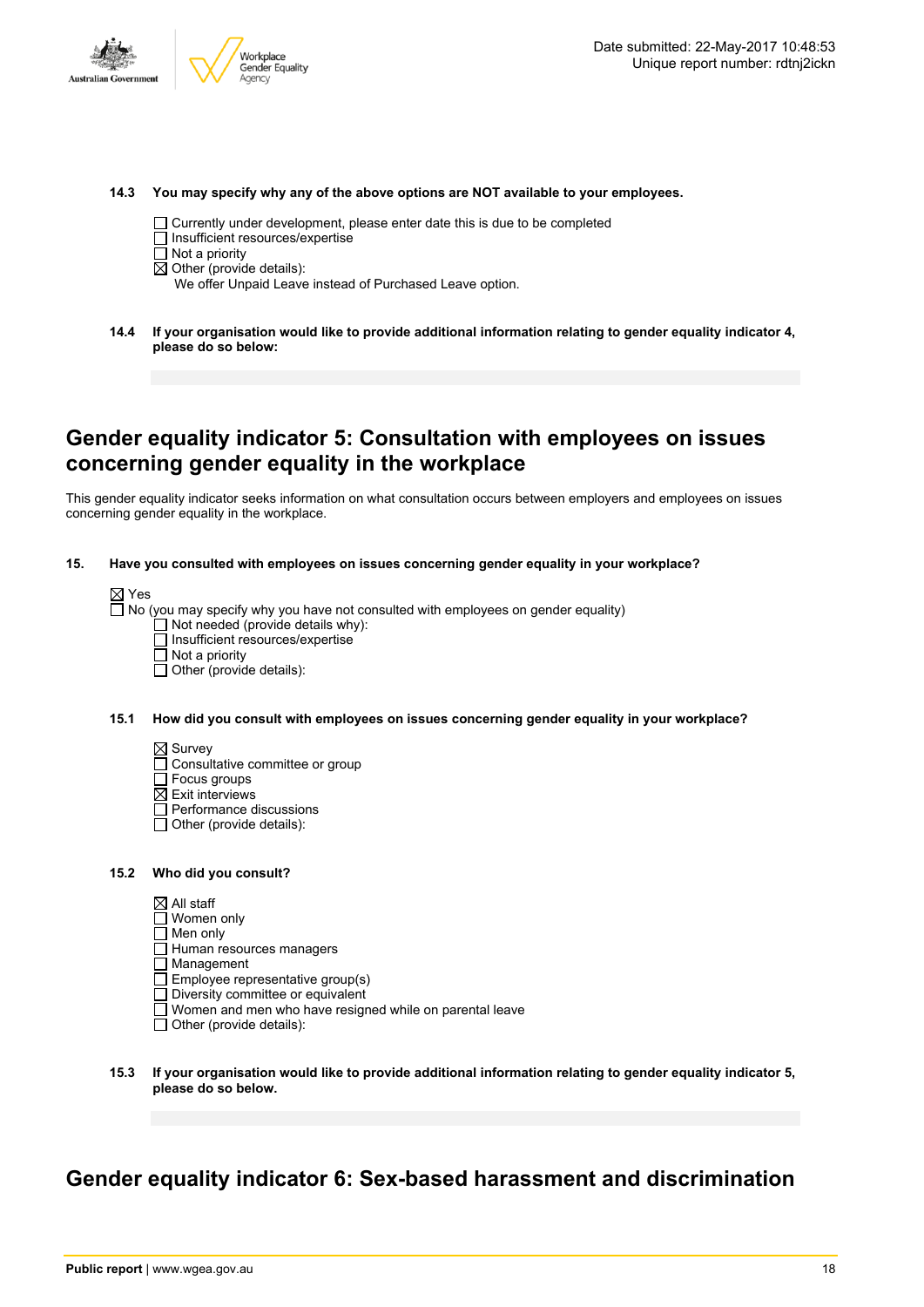

The prevention of sex-based harassment and discrimination (SBH) has been identified as important in improving workplace participation. Set by the Minister, this gender equality indicator seeks information on the existence of a SBH policy and/or strategy and whether training of managers on SBH is in place.

#### **16. Do you have a formal policy and/or formal strategy on sex-based harassment and discrimination prevention?**

- $\boxtimes$  Yes (select all applicable answers)
	- $\underline{\otimes}$  Policy
	- $\boxtimes$  Strategy

 $\Box$  No (you may specify why no formal policy or formal strategy is in place)

- $\Box$  Currently under development, please enter date this is due to be completed
- Insufficient resources/expertise
- $\Box$  Included in award/industrial or workplace agreement
- $\Box$  Not a priority
- $\Box$  Other (provide details):

#### **16.1 Do you include a grievance process in any sex-based harassment and discrimination prevention formal policy and/or formal strategy?**

Yes

- $\Box$  No (you may specify why a grievance process is not included)
	- $\Box$  Currently under development, please enter date this is due to be completed
	- $\Box$  Insufficient resources/expertise
	- $\Box$  Not a priority
	- $\Box$  Other (provide details):

#### **17. Do you provide training for all managers on sex-based harassment and discrimination prevention?**

 $\boxtimes$  Yes - please indicate how often this training is provided:

- $\overline{\boxtimes}$  At induction
- $\Box$  At least annually
- $\overline{\boxtimes}$  Every one-to-two years
- $\Box$  Every three years or more
- $\overline{\Box}$  Varies across business units
- $\Box$  Other (provide details):
- $\Box$  No (you may specify why this training is not provided)
	- $\Box$  Currently under development, please enter date this is due to be completed
	- $\Box$  Insufficient resources/expertise
	- $\Box$  Not a priority
	- $\overline{\Box}$  Other (provide details):
- **17.1 If your organisation would like to provide additional information relating to gender equality indicator 6, please do so below:**

### **Other**

18. If your organisation has introduced any outstanding initiatives that have resulted in improved gender equality in **your workplace, please tell us about them.**

(As with all questions in this questionnaire, information you provide here will appear in your public report.)